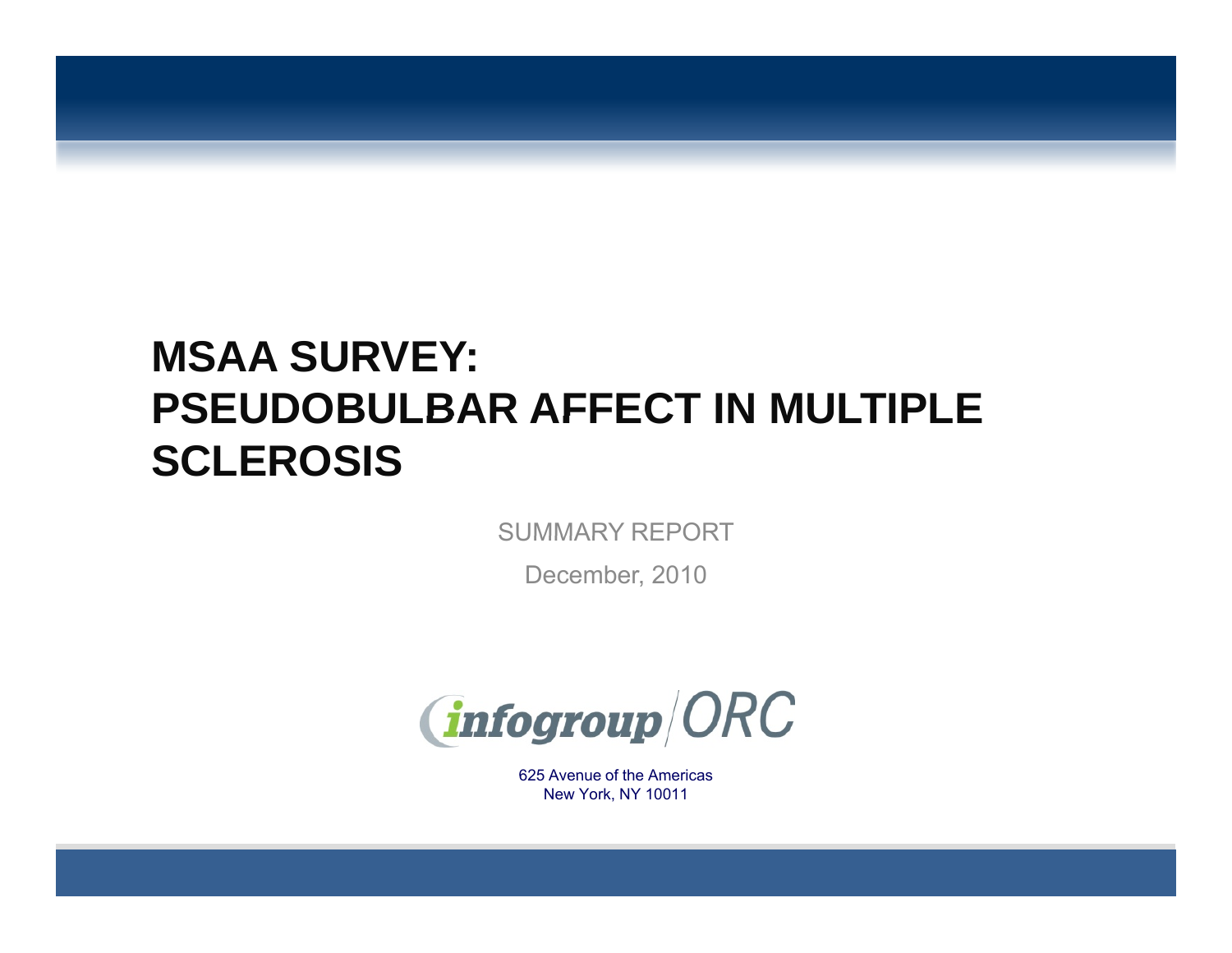## **Table of Contents**

|           | • Project Background                           | 3  |
|-----------|------------------------------------------------|----|
|           | • Method                                       | 4  |
|           | • Areas Of Questioning                         | 5  |
|           | • Executive Summary                            |    |
| $\bullet$ | <b>Detailed Findings</b>                       |    |
|           | <b>Respondent Profile</b>                      | 11 |
|           | <b>Involuntary Crying/Laughing Experiences</b> | 18 |
|           | - Awareness of PBA and Frequency of Other      | 29 |
|           | <b>Emotional Disinhibition Symptoms</b>        |    |
|           | - Sources Of Information on PBA                | 31 |
|           |                                                |    |
|           | - Survey Questions                             | 33 |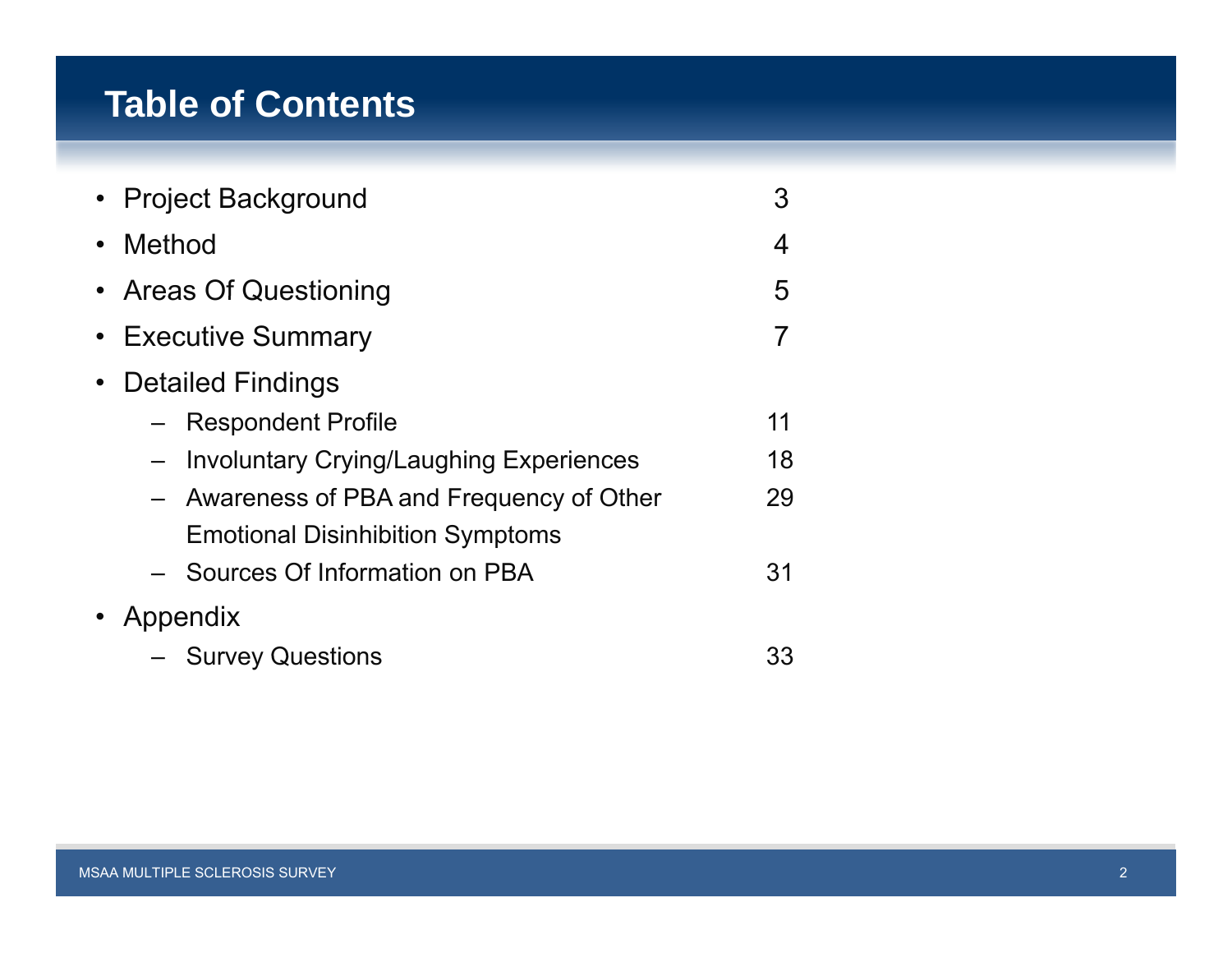## **Project Background**

- Avanir and the Multiple Sclerosis Association of America are interested in learning more about the behaviors, experiences and attitudes of people with MS and its relation to exhibiting symptoms of PBA.
- They are also interested in gauging the proportion of multiple sclerosis (MS) patients that exhibit symptoms of PBA as well as the awareness of PBA amongst MS patients.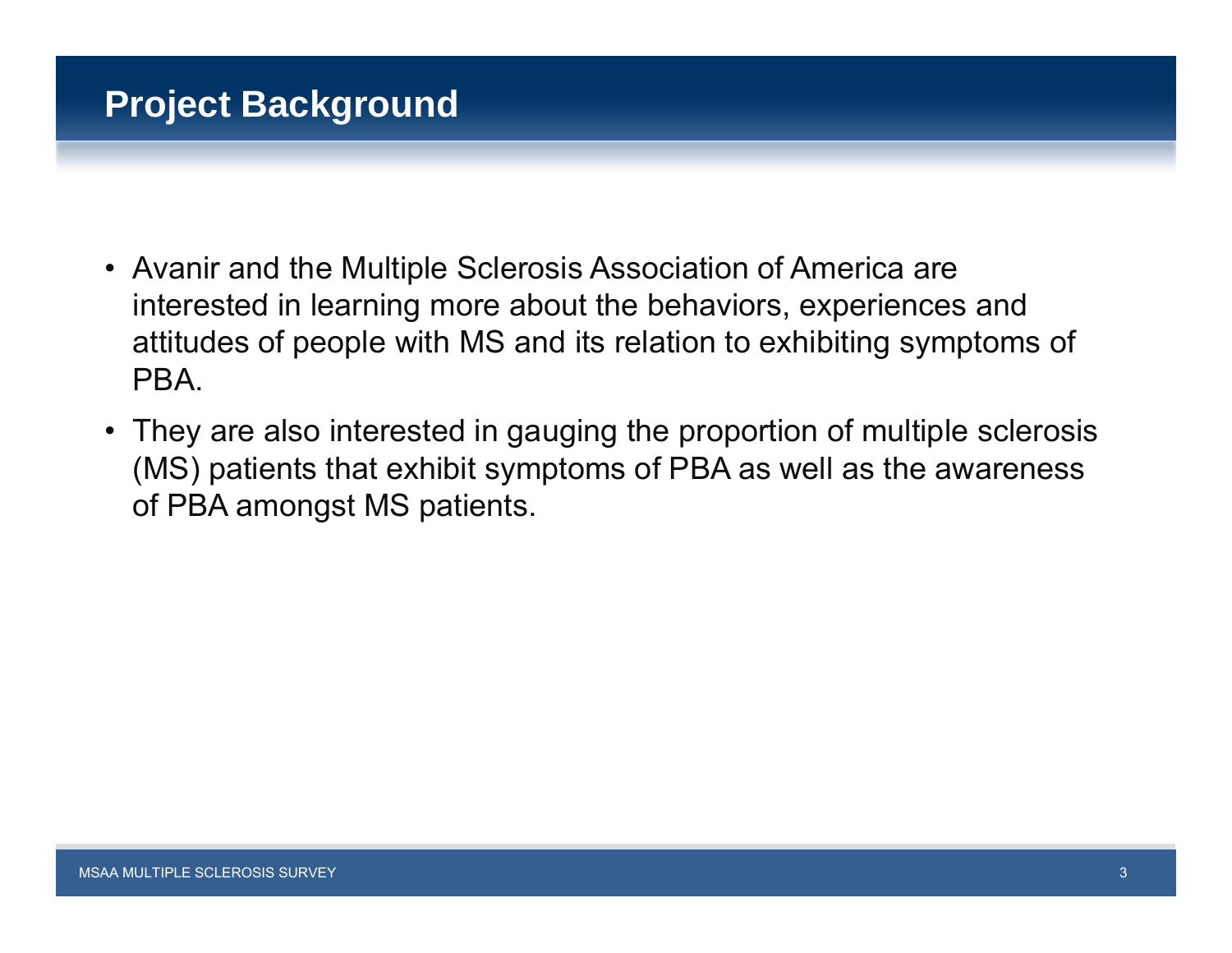## **Method**

- To achieve these objectives Avanir has partnered with the Multiple Sclerosis Association of America (MSAA) to administer a survey to MSAA members. To qualify for the survey, the respondent had to:
	- Be <sup>a</sup> MS patient or the care partner or family member/friend of <sup>a</sup> person with MS
- To complete the survey, the respondent had to:
	- Score <sup>a</sup> 13 or greater on the Center for Neurologic Study Lability Scale (CNS-LS)
- A total of 5,294 individuals responded to the survey:
	- 65 were terminated from the survey due to not qualifying as <sup>a</sup> MS patient nor the care partner/family member/friend of a MS patient
	- 5,229 qualified to take the survey as a MS patient or the care partner/family member/friend of <sup>a</sup> MS patient
- 2,504 respondents had a CNS-LS score of 13 or greater and completed the survey:
	- 2,389 MS patients
	- 115 care partners or family member/friend of a MS patient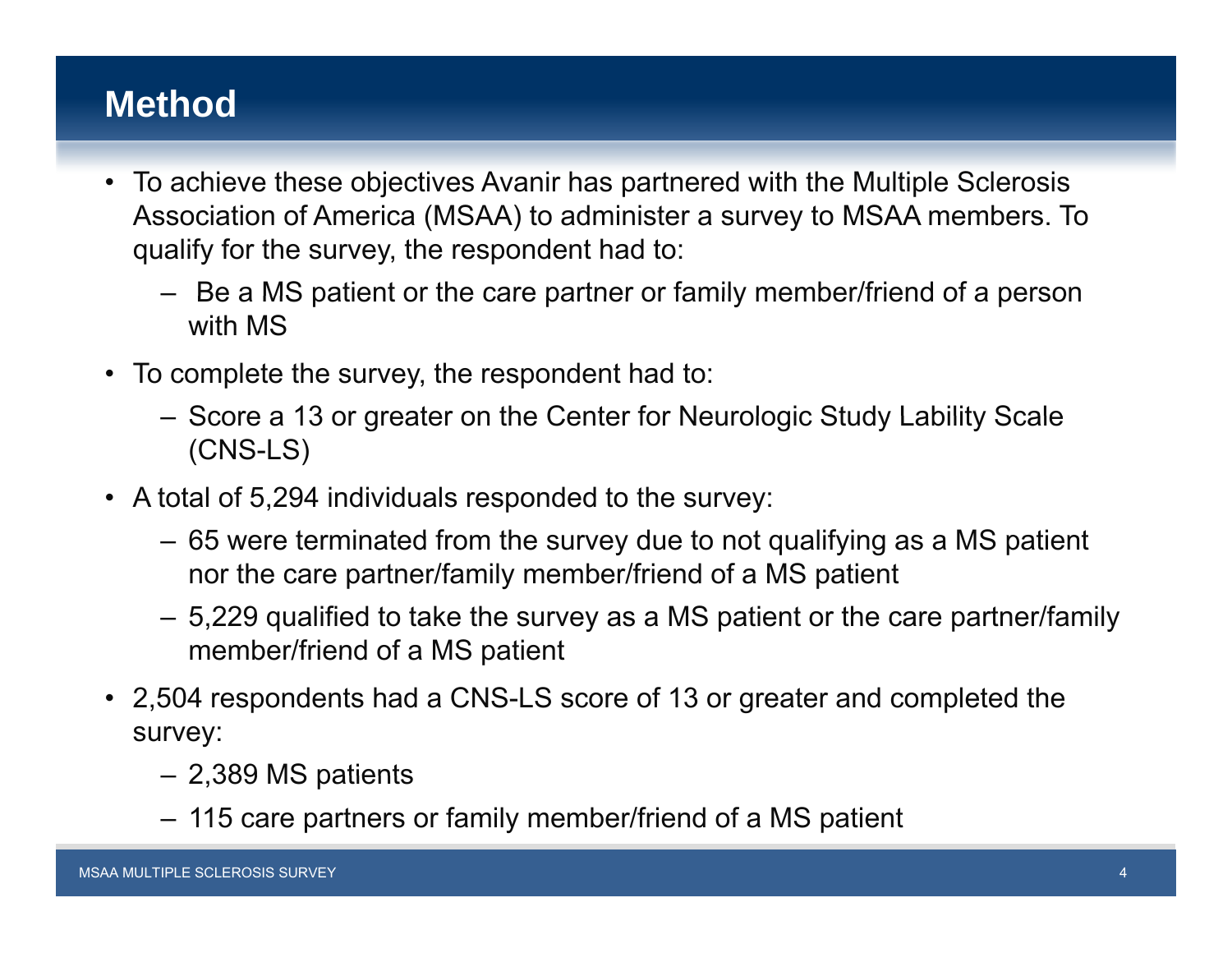## **Areas Of Questioning**

- After establishing whether the participant was a person with MS or the care partner/family member/friend of a person with MS, respondents were asked about:
- **Demographics**
	- Age
	- Gender
- **MS Patient Profile**
	- Type of MS
	- When diagnosed
- **Respondents were then administered the CNS Lability Scale questions to establish the presence and severity of PBA symptoms.**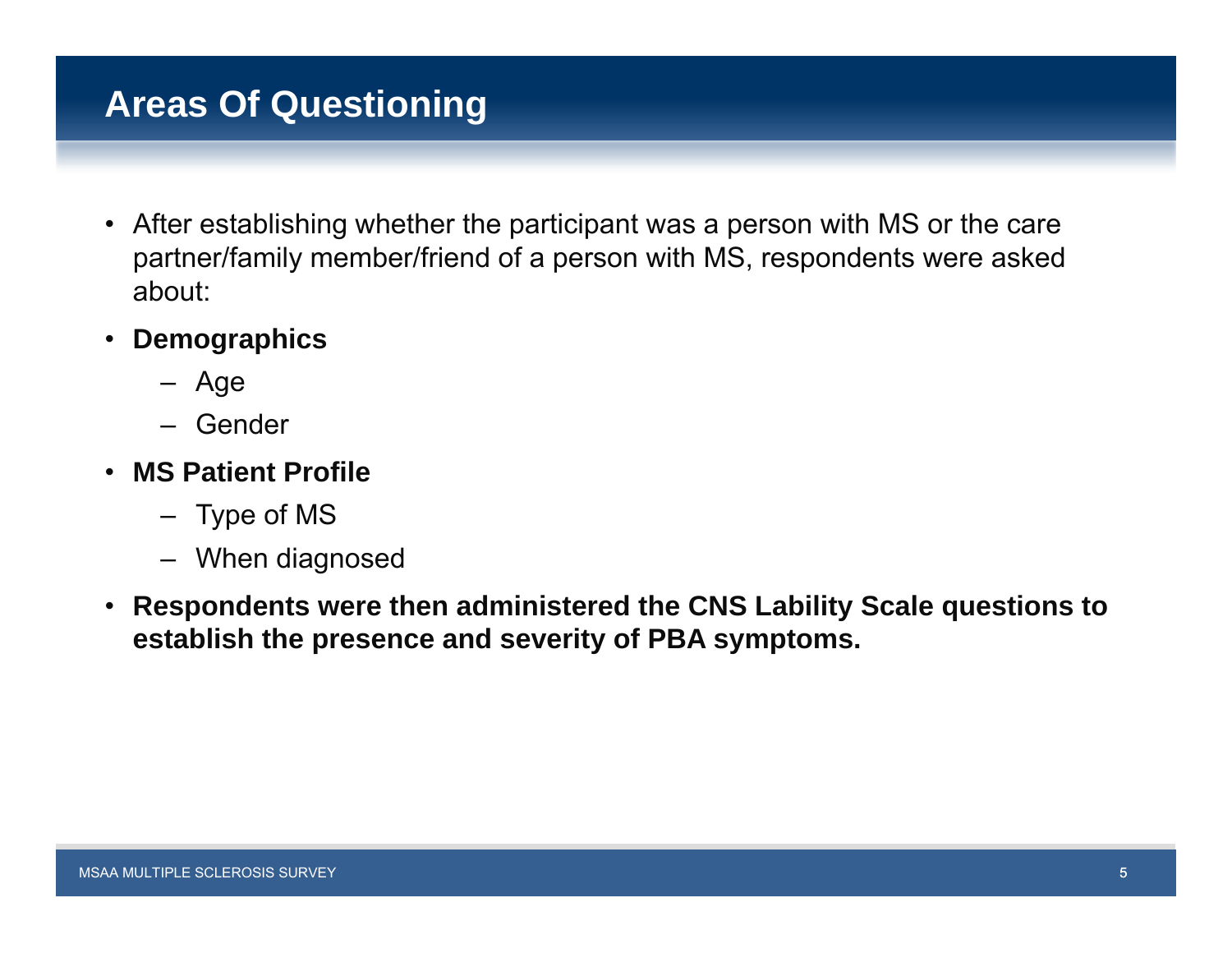## **Areas Of Questioning (continued)**

- $\bullet$  **Respondents were asked questions about to their episodes of involuntary crying or laughing related to:**
	- Frequency
	- Burdensomeness (overall and compared to other MS symptoms)
	- Activit y limitations
	- Interference with daily activities
	- Life situation contributions
	- Importance and satisfaction of treatment
- **Respondents were then asked about their awareness of PBA.**
- **The survey closed with asking where the respondent has looked for**  information on PBA and the ability to leave their contact information if **they wanted to share their story or learn more about PBA.**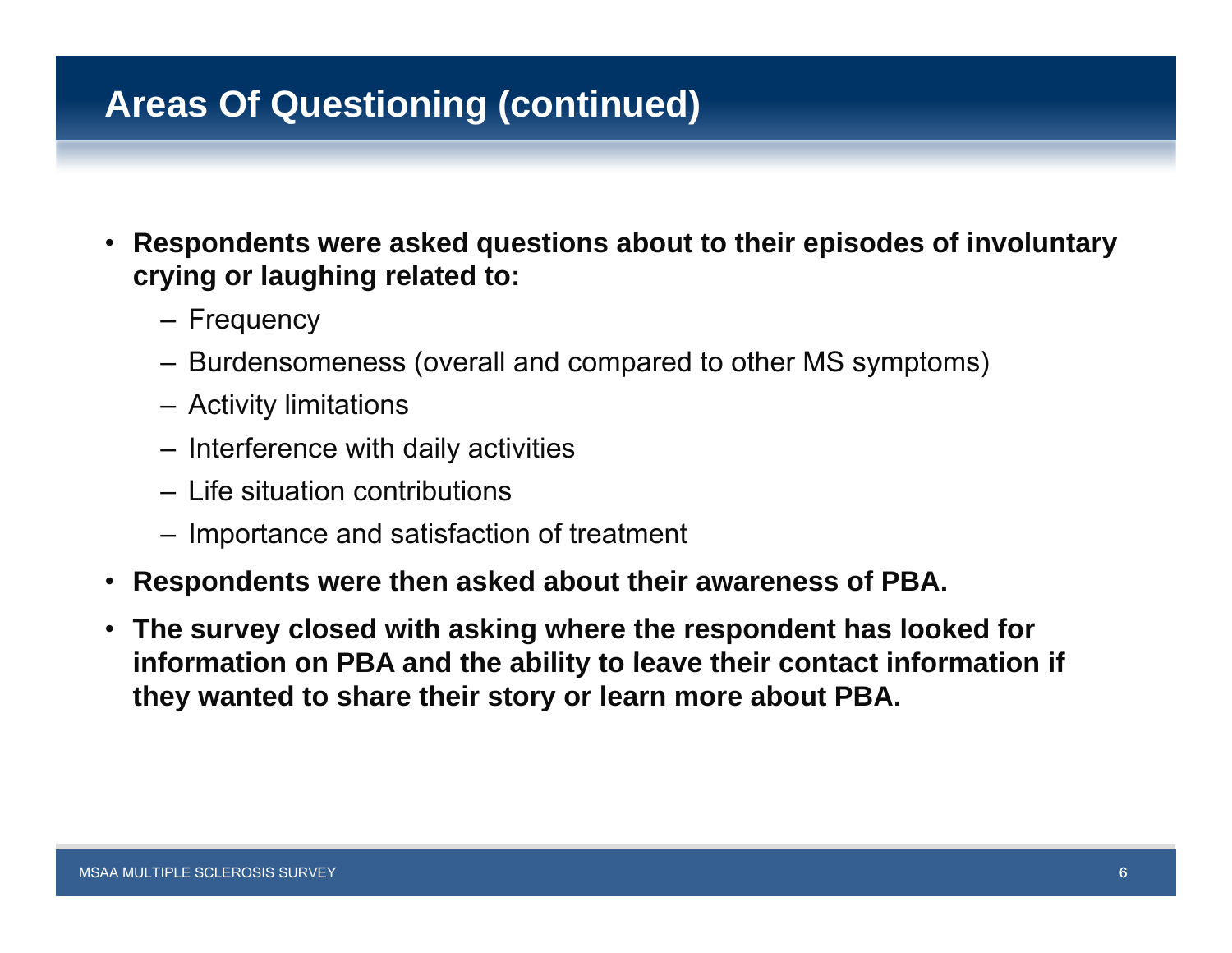## **Executive Summary**

### **Respondent Profile**

- The majority of the respondents were:
	- The MS patient
	- Female
	- 35-54 years old, average age 47
	- –Diagnosed more than 2 years ago
	- Suffer from Relapsing Remitting MS
	- Score of 16 or more on CNS-LS Scale

#### **Presence Of PBA S mptoms Symptoms**

- Of the total respondents (n=5,229) approximately 48% exhibit symptoms of **PRA** 
	- Of the total respondents with PBA (n=2,504) approximately one in five (19%) exhibit symptoms of PBA frequently or often.
- About one in seven MS patients consider these episodes of involuntary crying/laughing to be extremely or very burdensome. Another third say these symptoms are somewhat burdensome.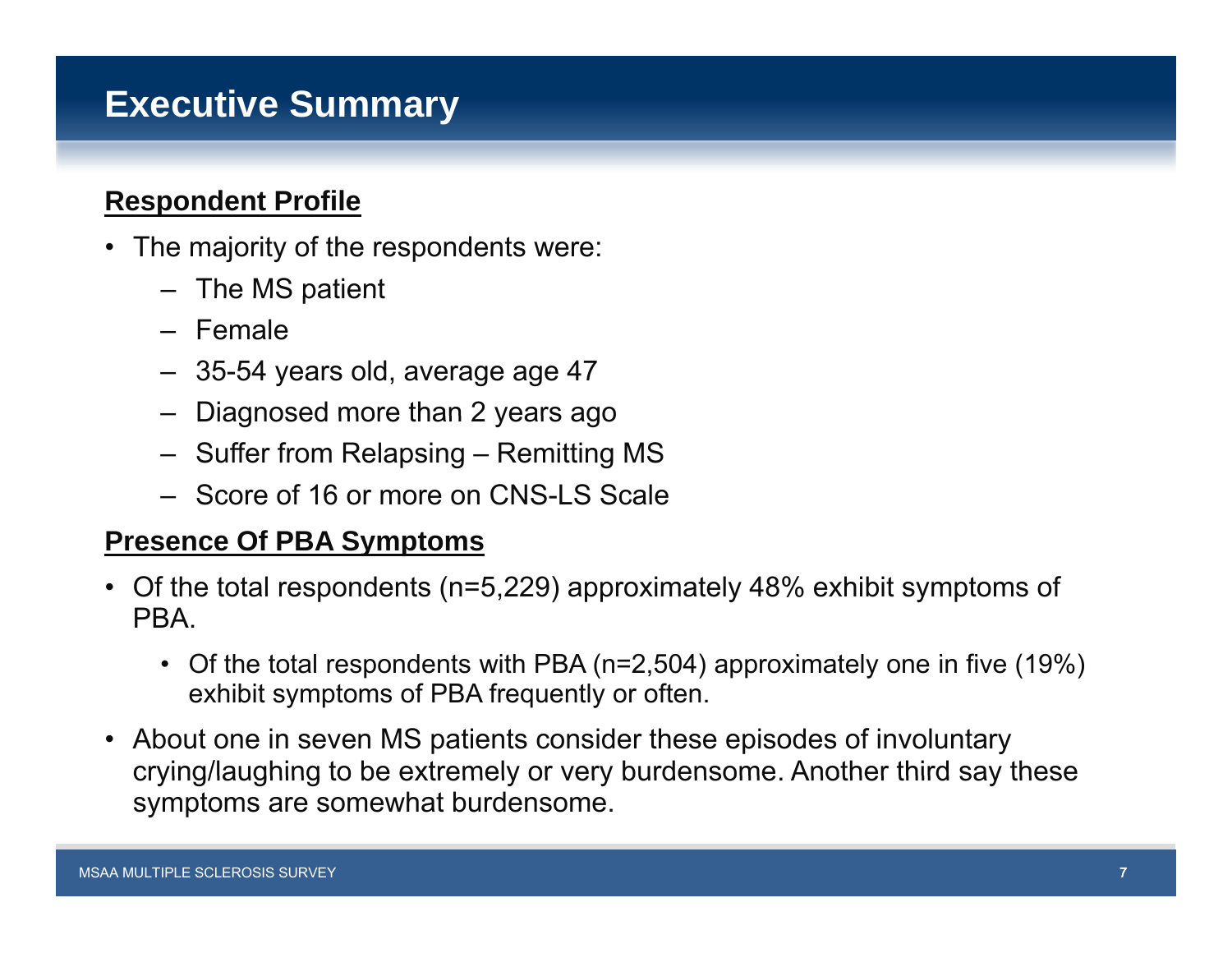# **Executive Summary (continued)**

- About a third indicate that the PBA episodes interfere with spending time with friends and family. About one in four say it interferes with talking on the telephone, social situations or interacting with healthcare professionals.
- One in four of the respondents also indicate that these episodes have contributed to difficulty making/keeping friends. One in five say it contributed to becoming housebound.
- Of those who are treated for their PBA episodes (25%) only ten percent are satisfied with their treatment.

#### **PBA Awareness**

- About 10% of MS patients are familiar with the term pseudobulbar affect or **PRA**
- Other emotional expressions reported, at least often, include frustration, agitation and irritability.

### **Sources Of information on PBA**

• Among those respondents who have looked for information regarding involuntary crying or laughing, most have turned to health websites and advocacy groups or have asked their doctor.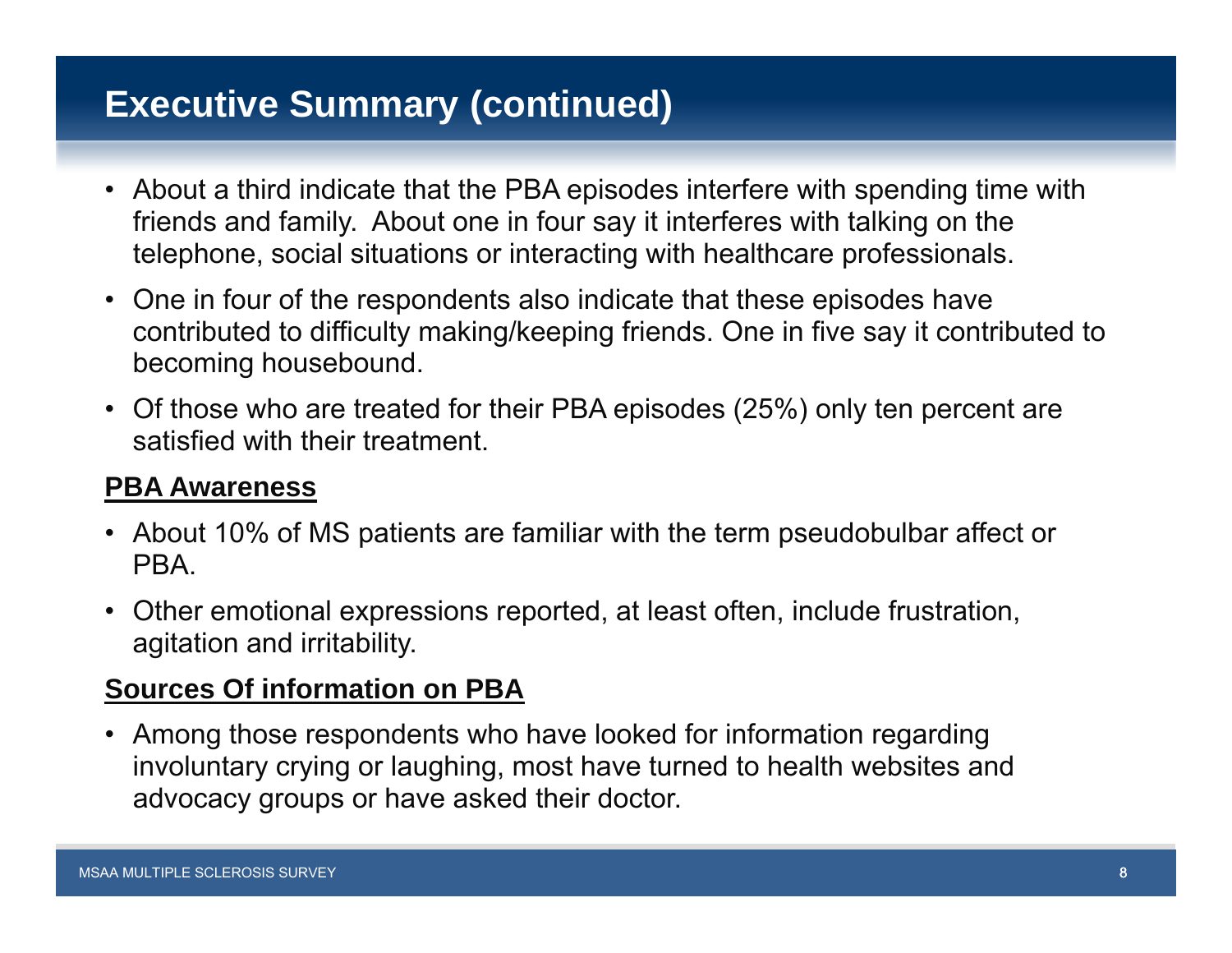# **Detailed Findings**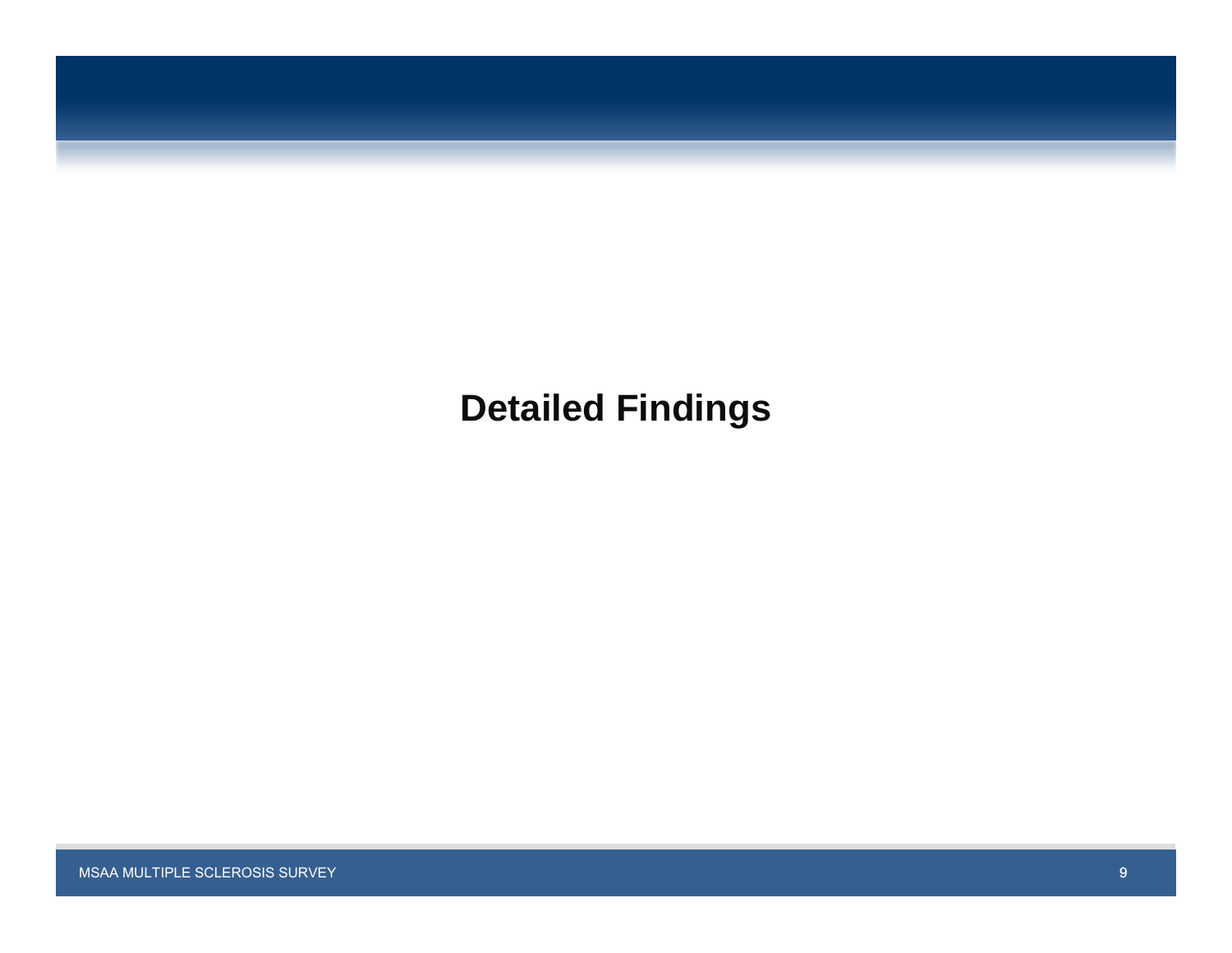# **Respondent Profile**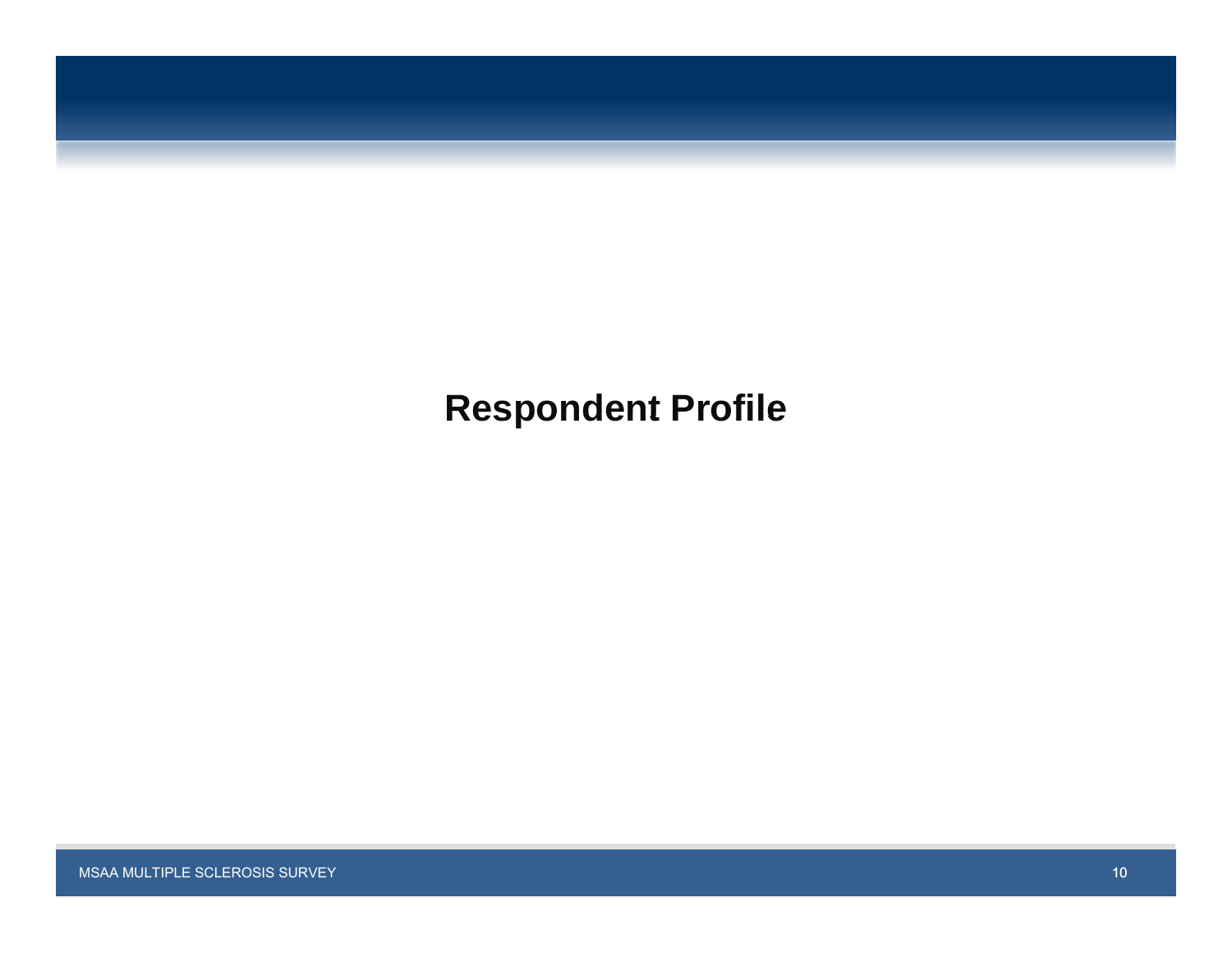# **Summary Of Key Findings\***

|                                                     | <u>Total</u>                   |                        |
|-----------------------------------------------------|--------------------------------|------------------------|
|                                                     | <b>Completers</b><br>$n=2,504$ | Type of N              |
|                                                     | $\%$                           | <b>Relaps</b>          |
| <b>Respondent</b>                                   |                                | Secon                  |
| Patient                                             | 96                             | Primar                 |
| <b>Primary Care Partner/Family</b><br>Member/Friend | 4                              | Progre<br>Benigr       |
| Gender                                              |                                | Don't I                |
| Male                                                | 16                             |                        |
| Female                                              | 84                             | <b>CNS-LS 9</b>        |
| Age                                                 |                                | $13 - 15$              |
| Under 35                                            | 13                             | $16 - 20$<br>$21 - 35$ |
| $35 - 54$                                           | 60                             | Involunta              |
| $55 +$                                              | 27                             | Freque                 |
| <b>When Diagnosed</b>                               |                                | Overal                 |
| Less than 2 years ago                               | 22                             | <b>Burder</b>          |
| 3 - 5 years ago                                     | 23                             | Sympt                  |
| 6 - 10 years ago                                    | 23                             | Treatn                 |
| More than 10 years ago                              | 32                             | Treatn                 |

|                                                | Total             |  |
|------------------------------------------------|-------------------|--|
|                                                | <b>Completers</b> |  |
|                                                | $n=2,504$<br>%    |  |
| <b>Type of MS</b>                              |                   |  |
| Relapsing-Remitting                            | 69                |  |
| Secondary-Progressive                          | 11                |  |
| Primary-Progressive                            | 7                 |  |
| Progressive-Relapsing                          | 5                 |  |
| Benign                                         | 1                 |  |
| Don't Know                                     | 7                 |  |
| <b>CNS-LS Score</b>                            |                   |  |
| $13 - 15$                                      | 38                |  |
| $16 - 20$                                      | 41                |  |
| $21 - 35$                                      | 21                |  |
| <b>Involuntary Laughing/Crying - Top 2 Box</b> |                   |  |
| <b>Frequency of Episodes</b>                   | 19                |  |
| <b>Overall Burdensomeness</b>                  | 14                |  |
| Burdensomeness Compared to Other MS            |                   |  |
| Symptoms                                       | 3                 |  |
| <b>Treatment Importance</b>                    | 15                |  |
| <b>Treatment Satisfaction</b>                  | 11                |  |
| <b>Aware of PBA</b>                            | 11                |  |

\*5,229 respondents qualified for the survey; 2,504 respondents completed the survey (CNS-LS score was ≥ 13)

г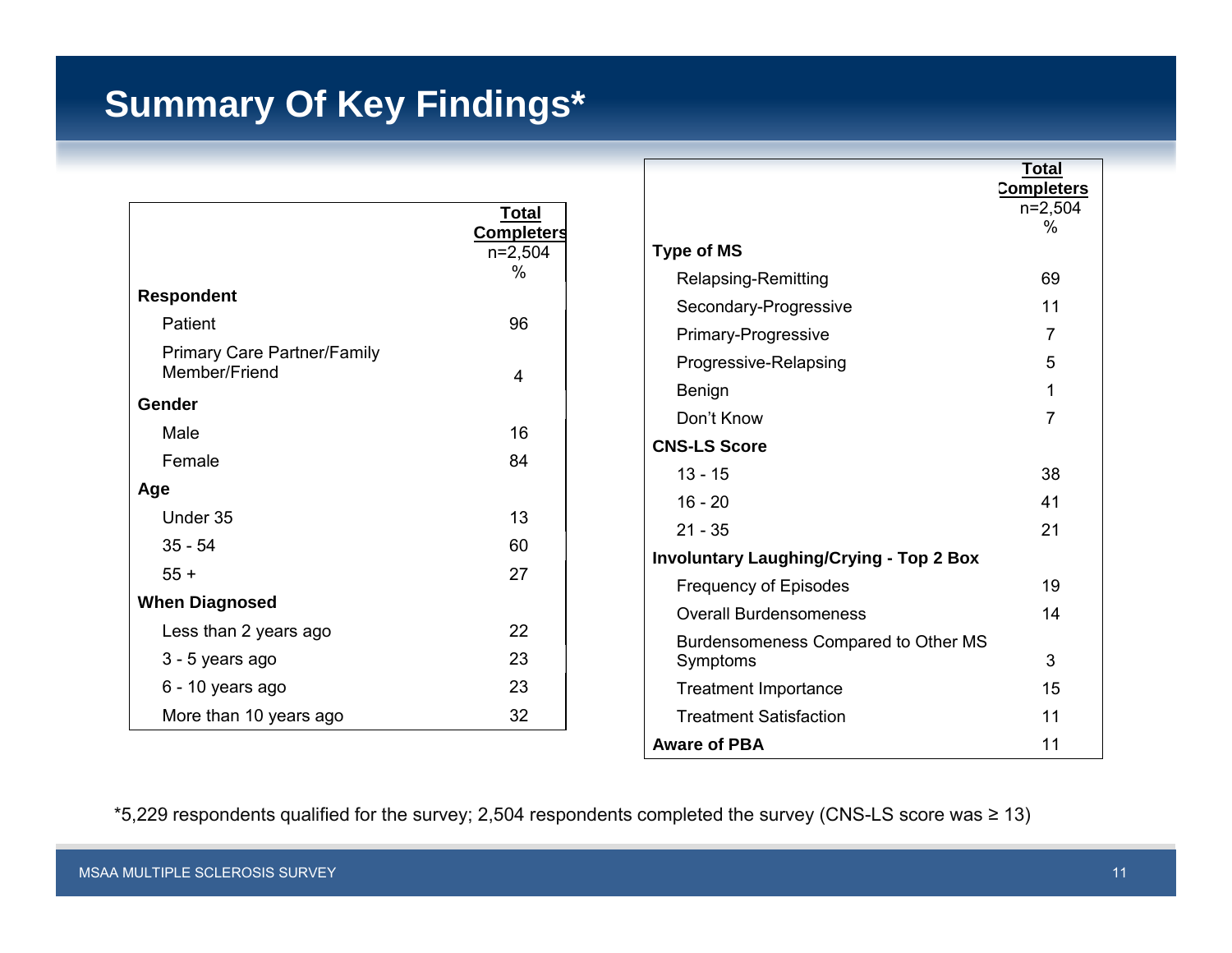## **Respondents**

• Almost all of the respondents were MS patients themselves.



[S1] Which of the following best describes you?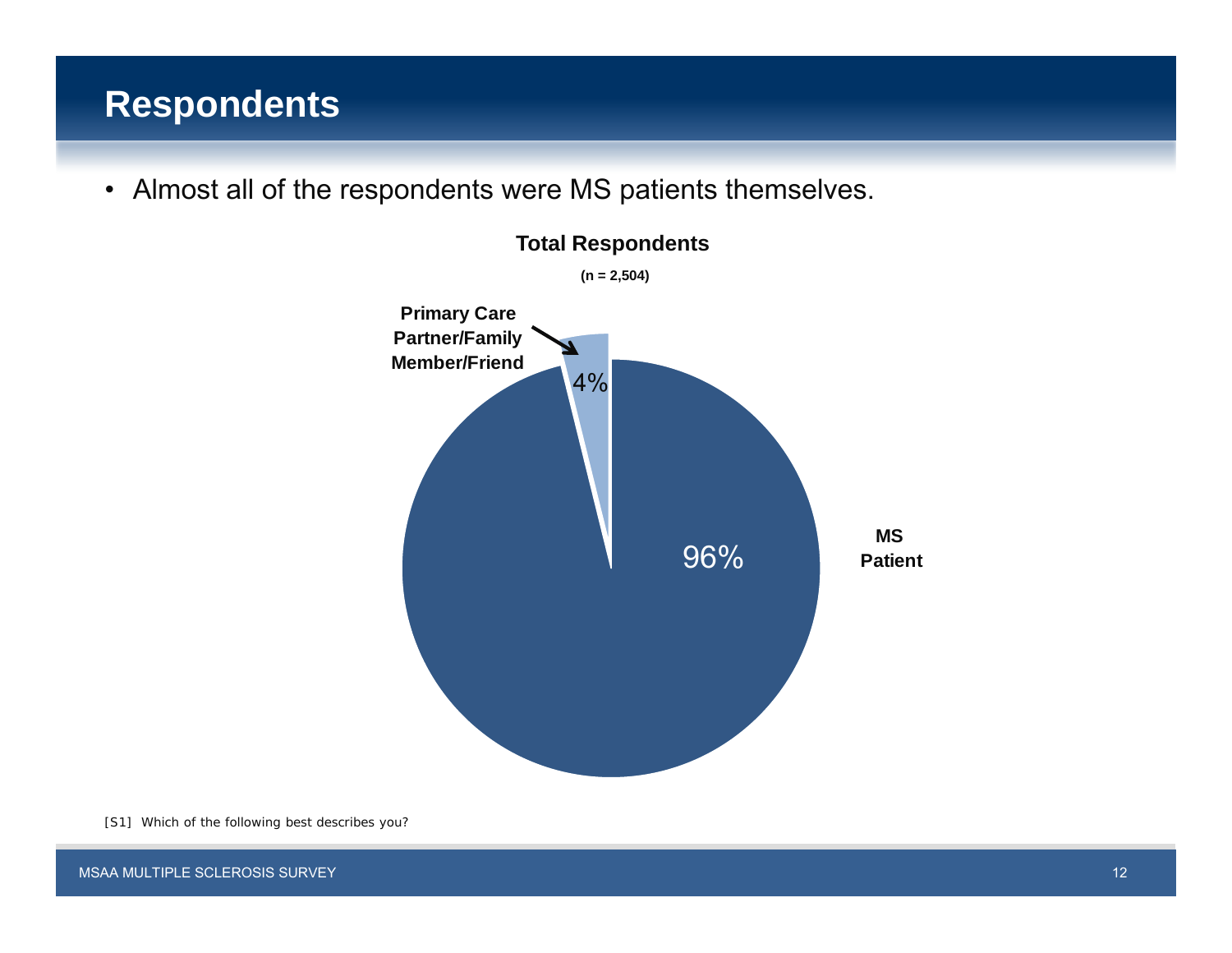# **Age and Gender**

• Respondents were mostly female and between the ages of 35 and 54 years old.

|           | <b>Total</b> |
|-----------|--------------|
|           | $n=2,504$    |
|           | %            |
| Age       |              |
| Under 35  | 13           |
| $35 - 54$ | 60           |
| $55 +$    | 27           |
| Mean      | 47           |
| Gender    |              |
| Male      | 16           |
| Female    | 84           |

[S1.5] What is your [the patient's] age?

[S2] What is your [the patient's] gender?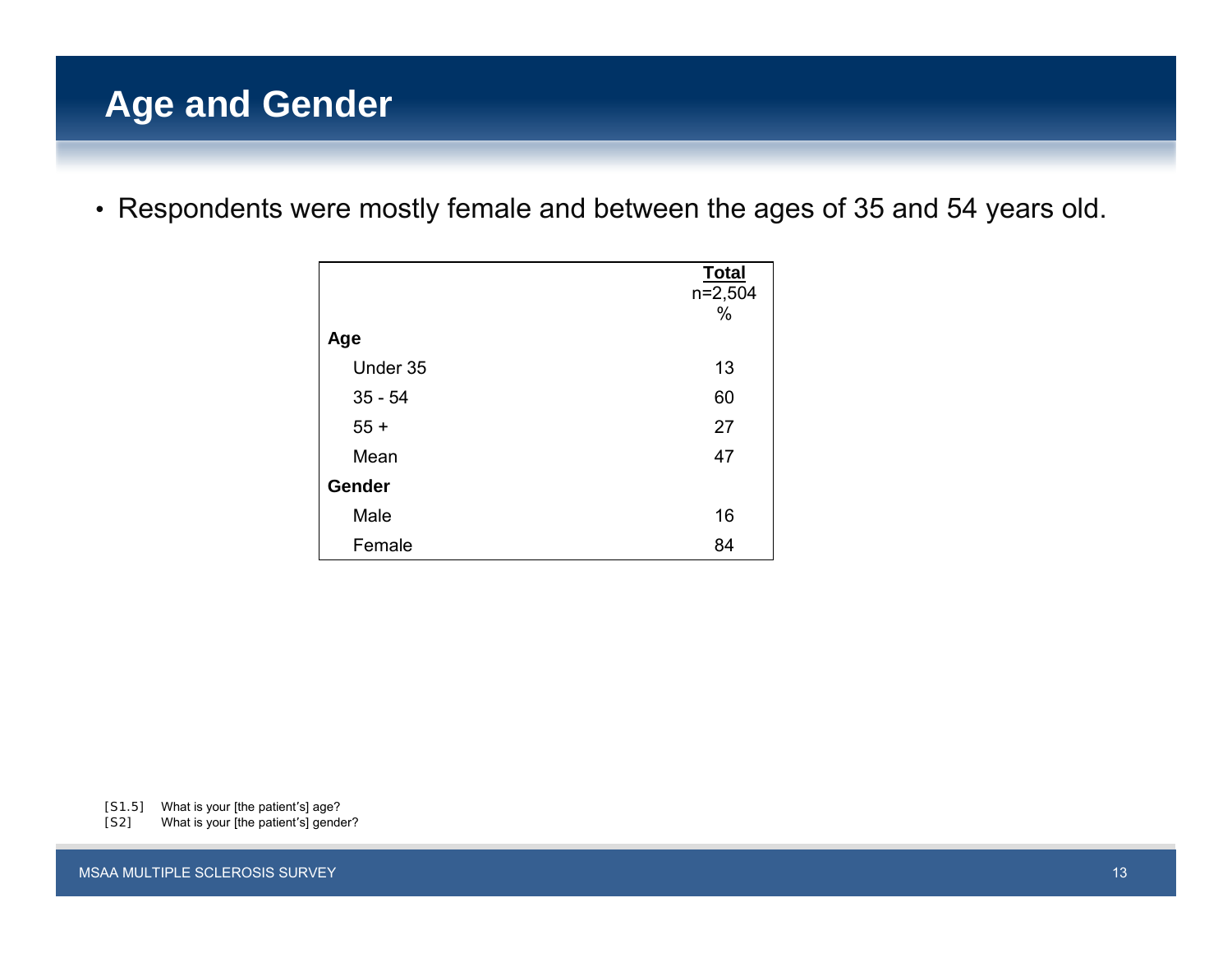# **Type of MS**

• The majority of respondents suffer from Relapsing – Remitting MS.



[S3] Which of these categories best describes the type of MS you have [the patient has]?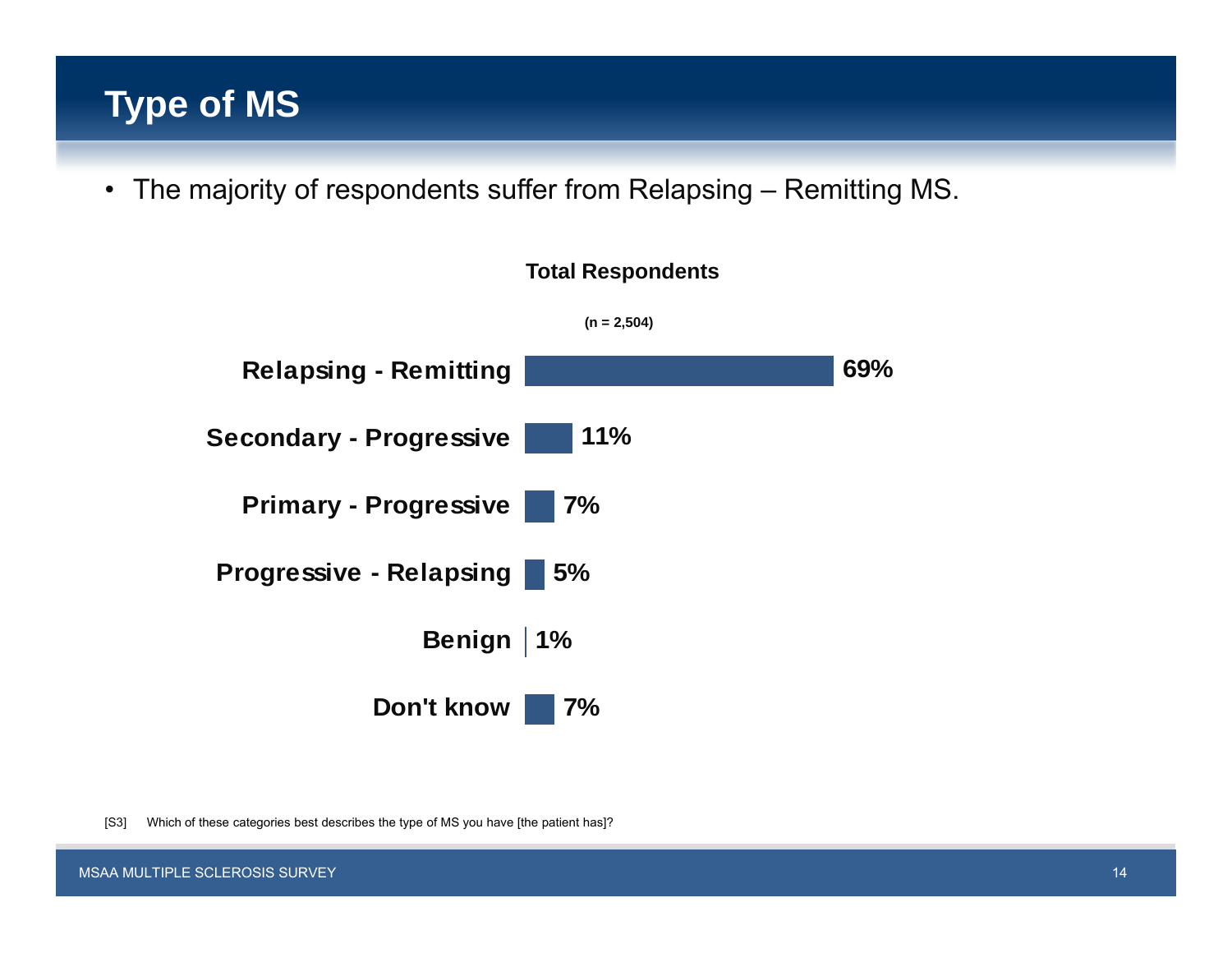## **When MS Was First Diagnosed**

• For most respondents, their MS was first diagnosed more than two years ago.

**Total Respondents (n = 2,504)**



[S4] Approximately how long ago were you [was the patient] first diagnosed with MS?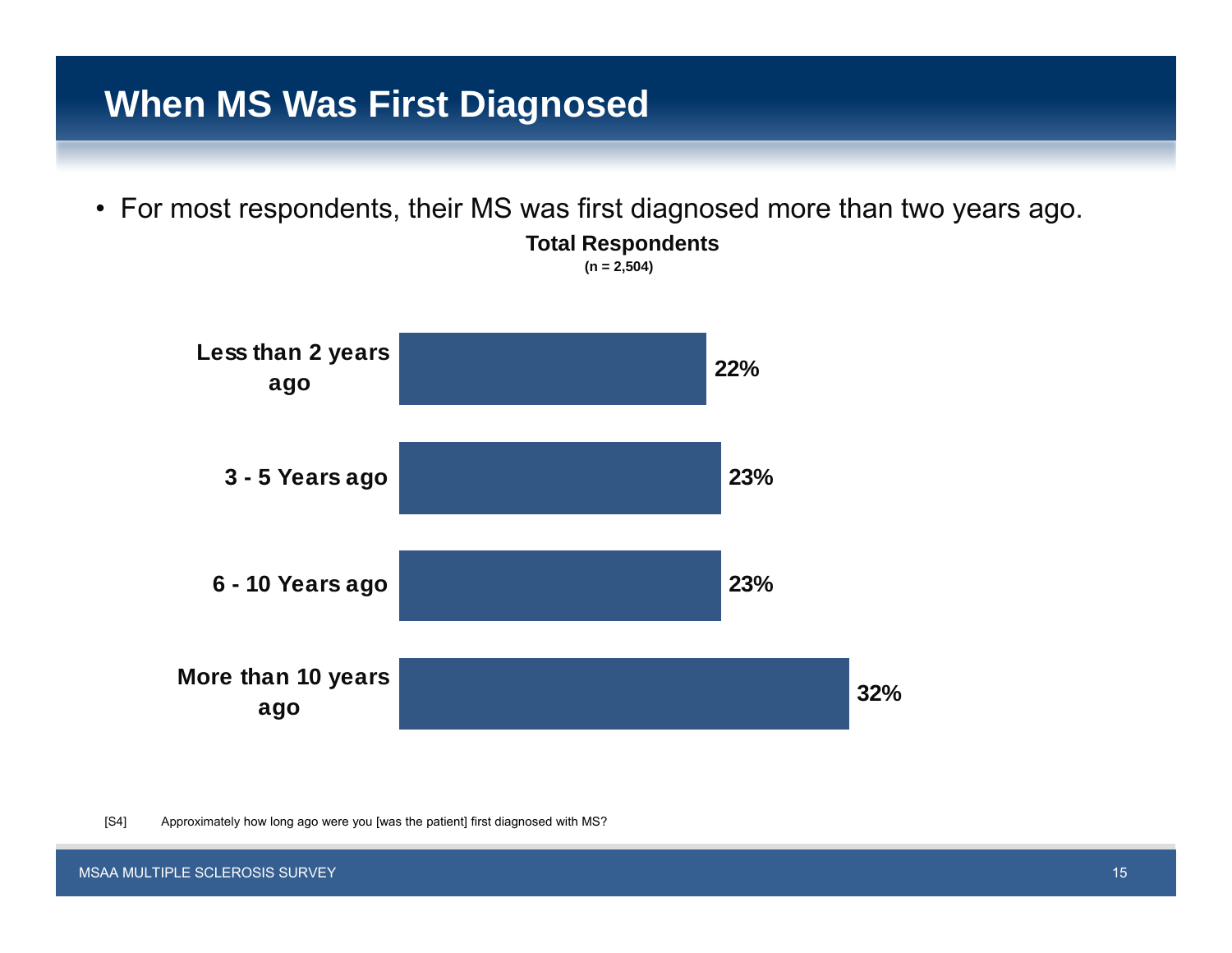## **CNS-LS Score**

• About six in ten respondents scored 16 or higher on the CNS-LS Scale.



[S5] Below you will find statements that sometimes apply to patients with MS. Please rate each of the following statements by how often that statement applies to you [the patient] using the scale below.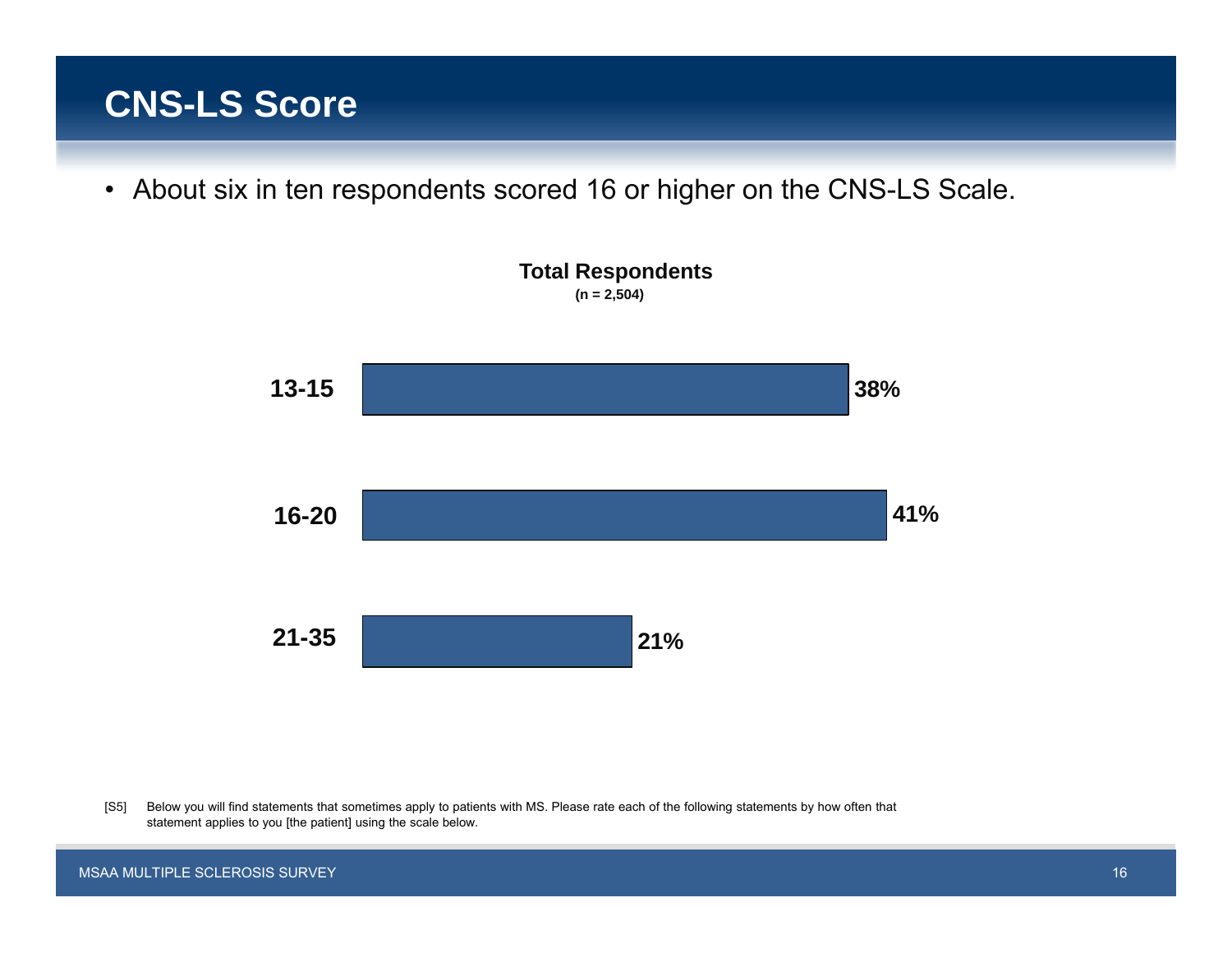

# **Involuntary Crying/Laughing Experiences**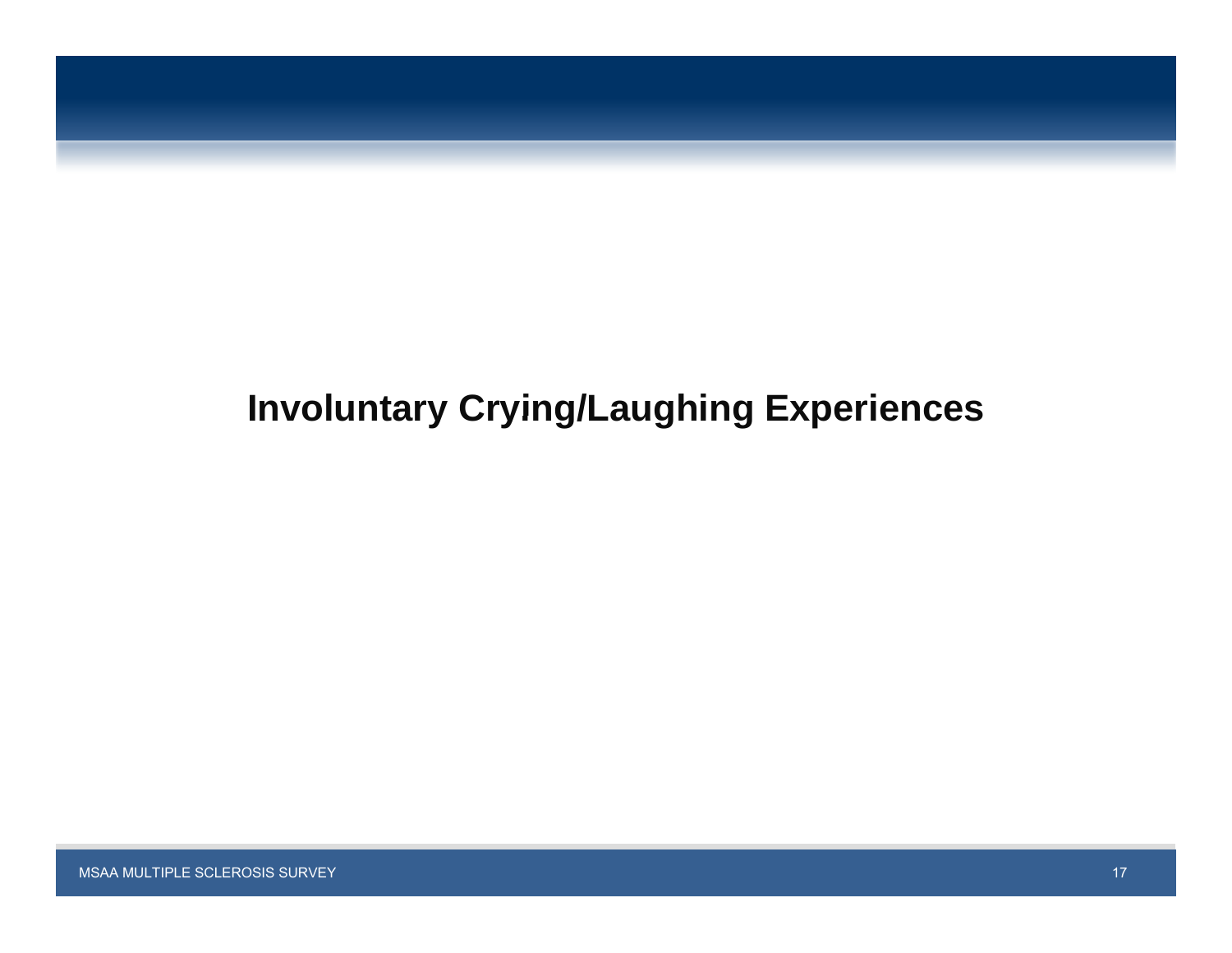## **Prevalence of PBA Symptoms in MSAA Membership**

 $\bullet$  48% of respondents exhibited symptoms of PBAª



[PBA1] Please rate each of the following statements using the scale below. Please enter the associated numeric value next to each question.

a Score of 13 or greater on CNS-Lability Scale

b Score of 21 or greater on CNS-Lability Scale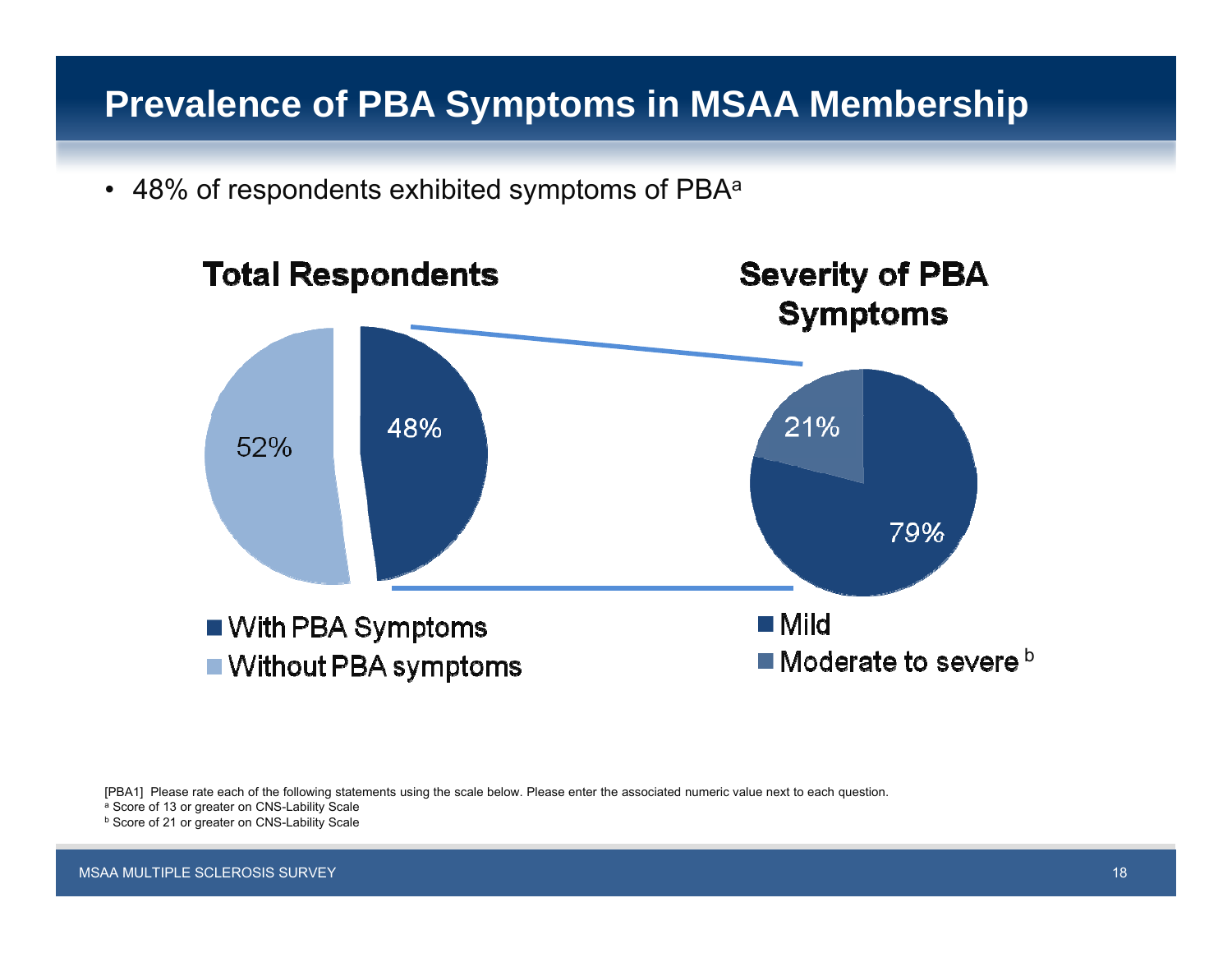### **Frequency Experience Episodes Of Involuntary Crying/Laughing**

• About one in five MS patients indicate that they experience PBA episodes frequently or often.

> **Total Respondents (n = 2,504)**



[Q5] How frequently do you [does the patient] experience these episodes of involuntary crying and/or laughing?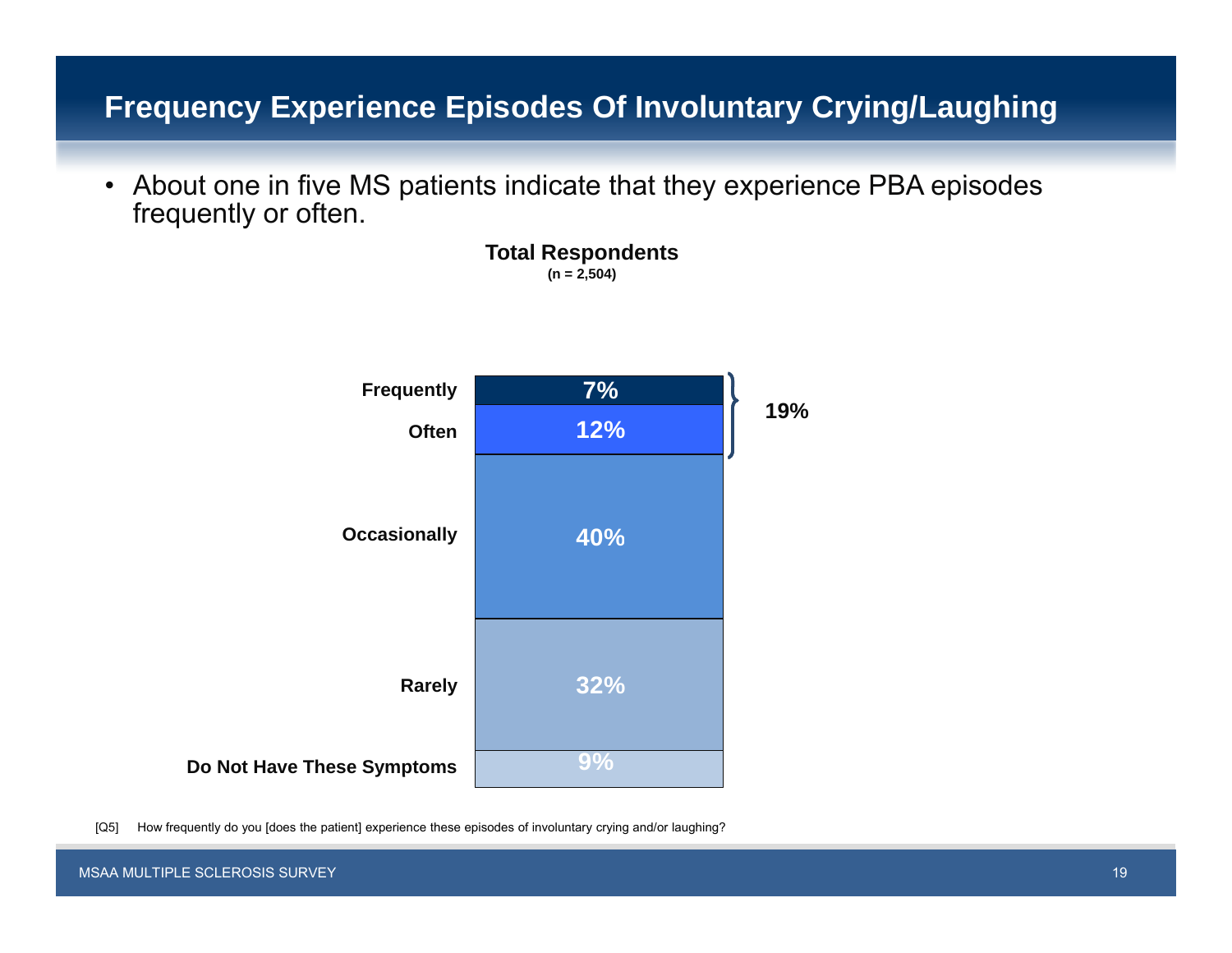## **Burdensomeness**

• Approximately one in seven respondents find their PBA episodes to be extremely or very burdensome. A third find it to be somewhat burdensome. **Total Respondents**

**(n = 2,504)**



[Q1] You had mentioned that sometimes you experience [the patient experiences] symptoms of involuntary crying or laughing. How burdensome are these involuntary crying or laughing episodes to you [the patient]?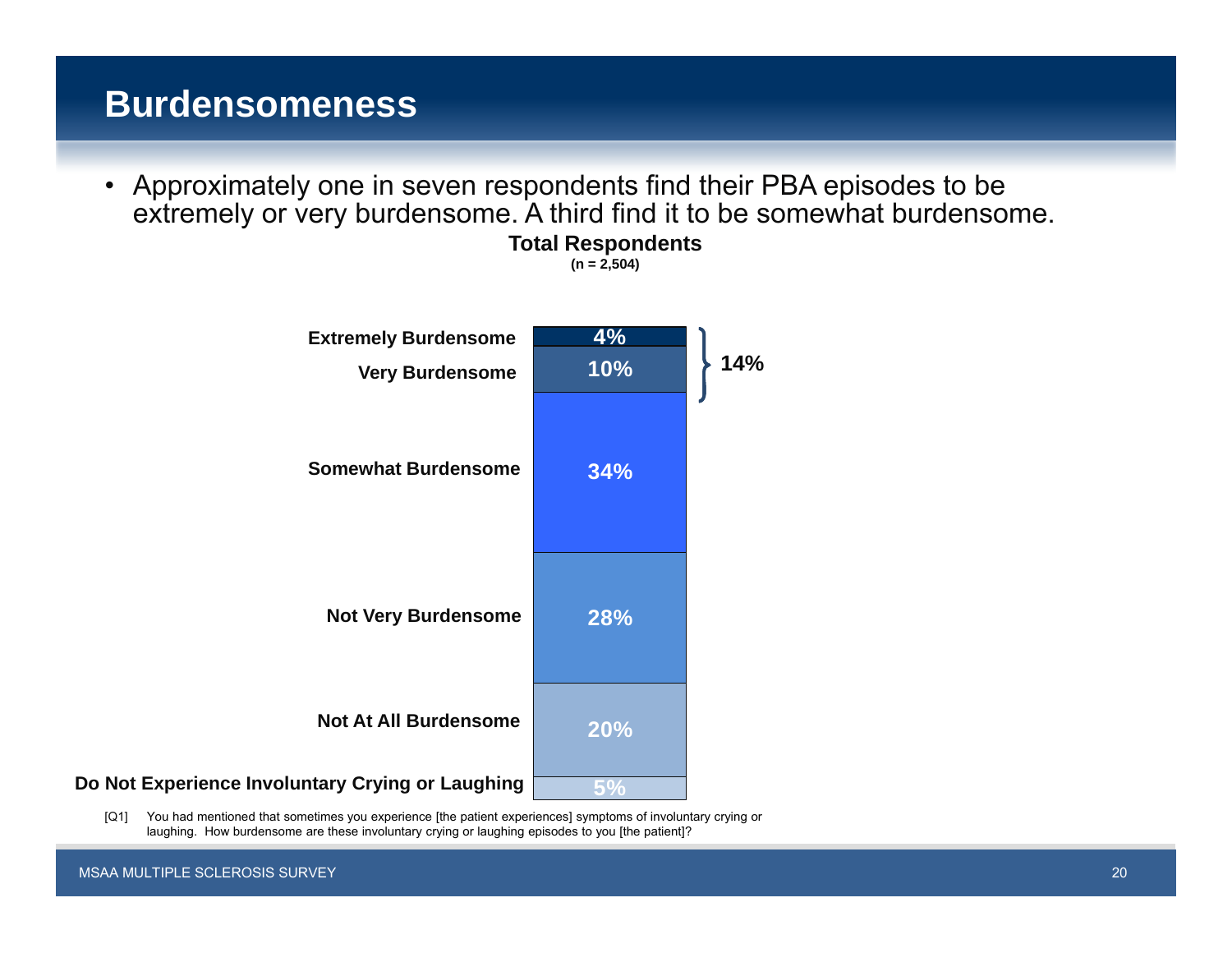## **Burdensomeness Compared To Other MS Symptoms**

• Very few respondents find their PBA episodes to be more burdensome than their other symptoms of MS.

**Total Respondents**



<sup>[</sup>Q1.5] How burdensome are your [the patients] involuntary crying or laughing episodes compared with the other symptoms of your [the patients] underlying MS?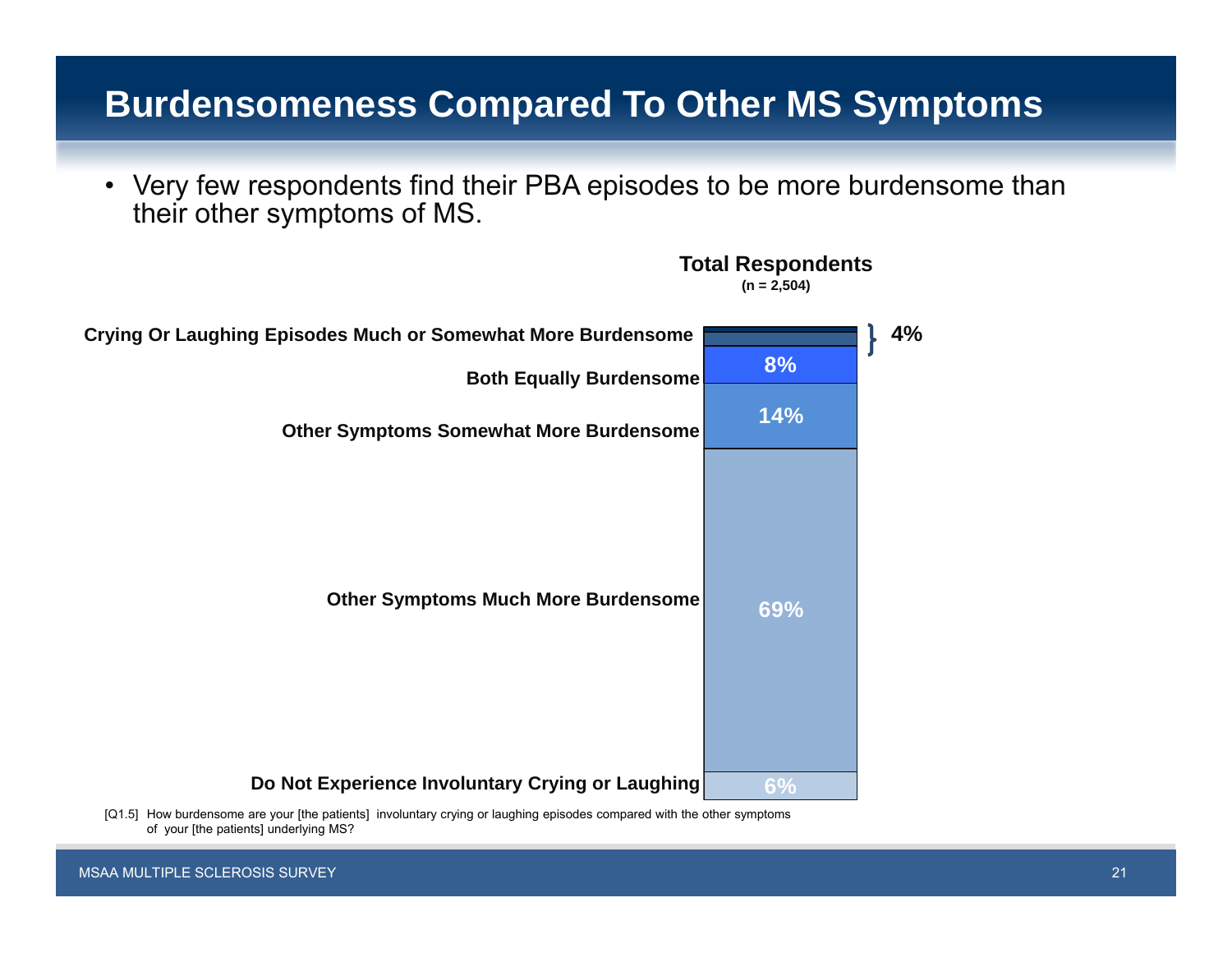## **Level of Interference with Daily Activities**

• PBA interferes most with spending time with friends and family, talking on the phone, social activities and interacting with healthcare professionals.



## Interferes Extremely/Very/Somewhat Often\*

\*Percent of respondents that PBA interferes extremely/very/somewhat often with daily activities (n=2,504)

[Q2] Using the scale below, please indicate how often you would say the episodes of involuntary crying and/or laughing interfere with your [the patient's] participation in each of the following activities. If you do [the patient does] not participate in an activity, please select "Does Not Apply To Me [The Patient].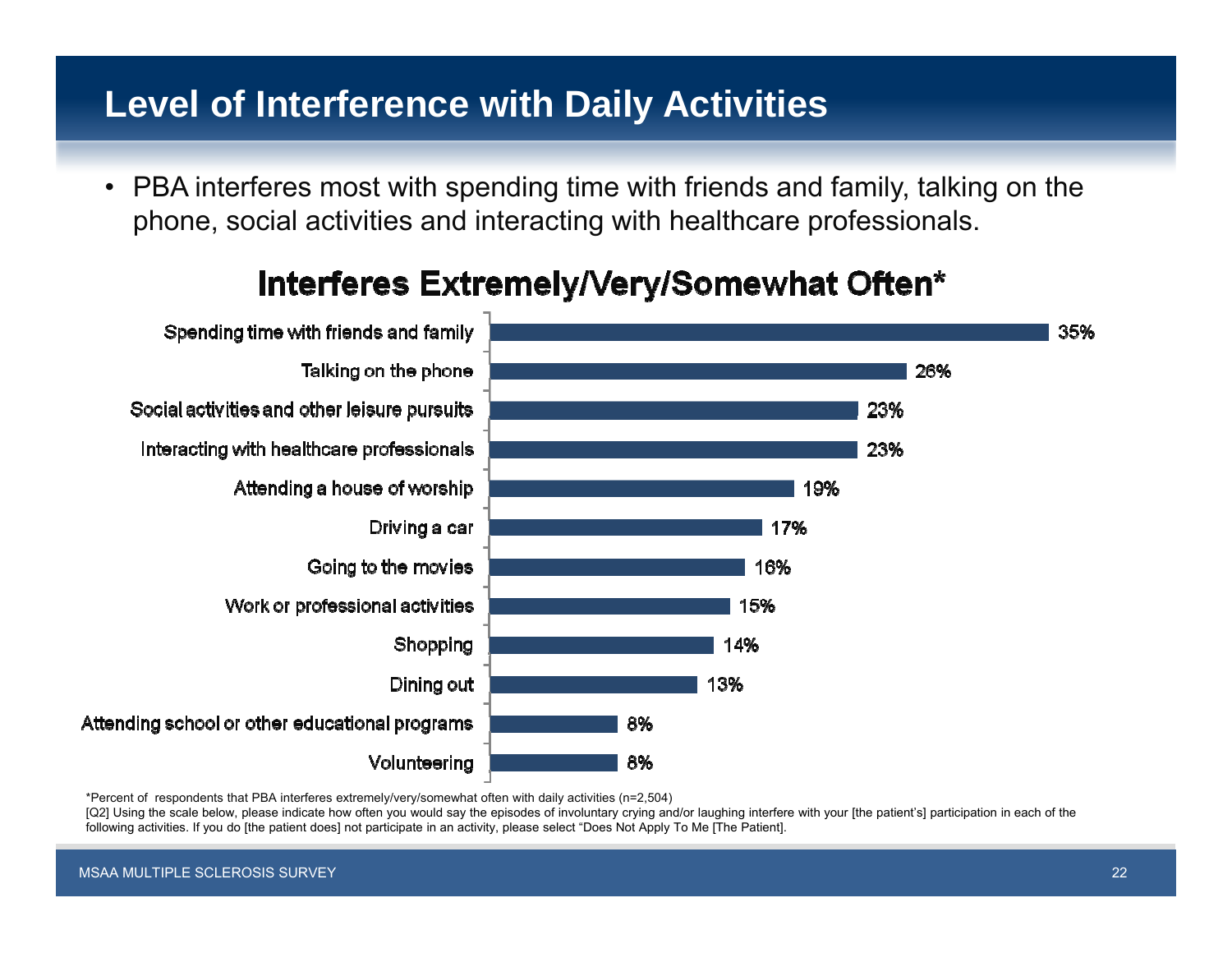# **Contributions to Life Situations**

• About one in four respondents indicate that their PBA episodes have contributed to difficulty keeping friends and about one in five indicated that it contributed to becoming housebound.



## **Contributed Somewhat or More\***

\*Percent of respondents that PBA contributed somewhat or more to life situations (n=2,504)

To what extent have your [the patients] involuntary episodes of laughing and/or crying ever contributed to the following life situations?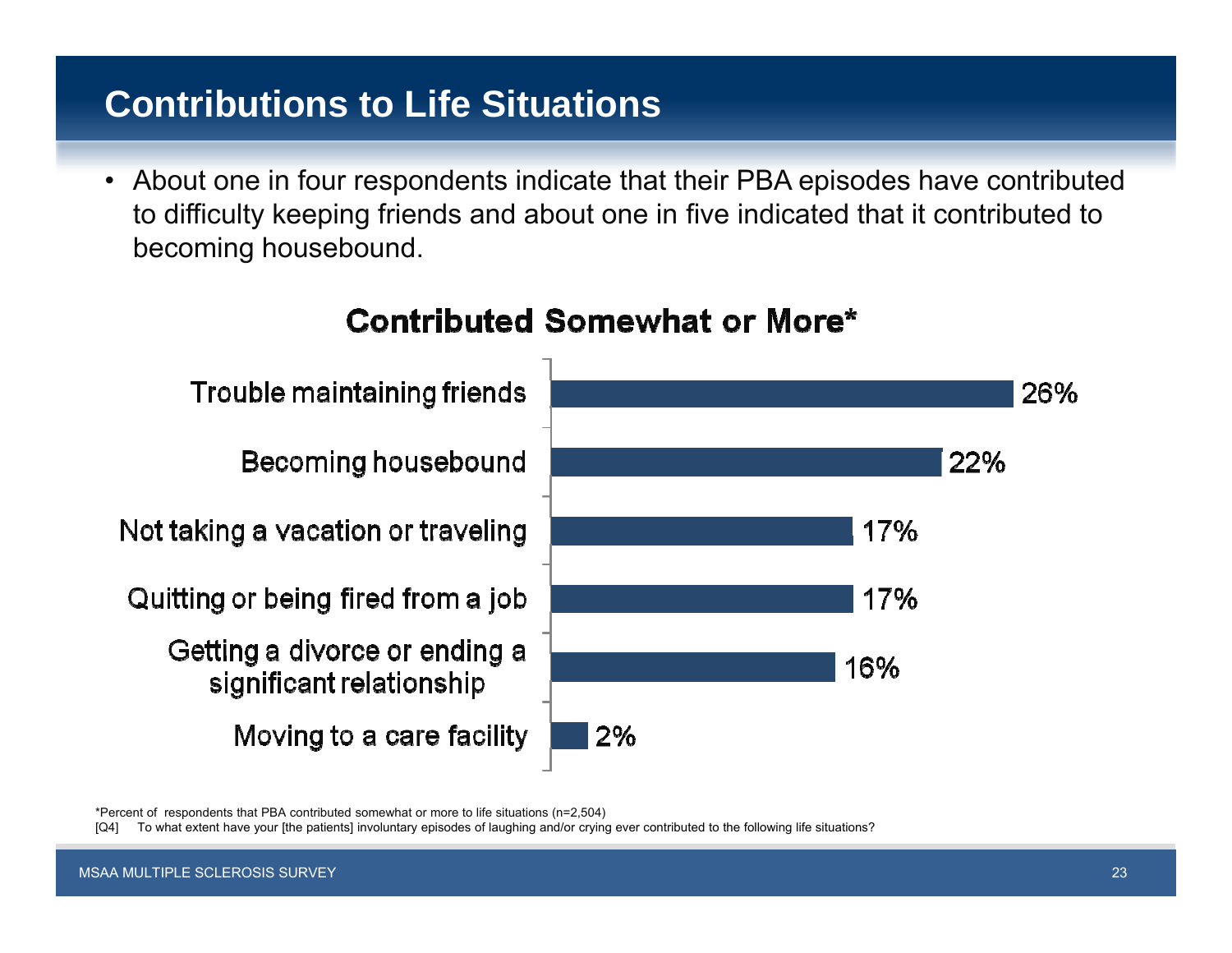What can't you do because of your involuntary crying or laughing episodes?

- $\bullet$ Public speaking or anything that I might be the center of attention.
- •I just only go out when I have to go to the doctor or to the grocery store.
- $\bullet$  Sometimes it is hard to have a conversation with someone when you can not control your crying. Sometimes it makes me mad and that makes the crying worse.
- $\bullet$  I cannot attend funerals without crying uncontrollably, excessively, loud sobbing that interrupts and can be heard by everyone, parades, anything sentimental tears me up and makes me cry, but not uncontrollably. TV shows or movies, especially reality shows like Biggest Loser or where there are real people sharing their emotions.
- • I have restricted my number of friends and the amount of interaction I have with family and others. I am more comfortable being by myself.
- • The stress especially work and feeling I can't complete a task makes me cry and makes me tired. I get very anxious about attending my children's school/sport functions because I never know when I may start crying for no reason.
- $\bullet$ It interferes with my ability to be assertive or stick up for myself.
- $\bullet$  Avoid talking about topics that cause an emotional response, especially when in a professional context. I also look away when someone is suffering for fear I will laugh spontaneously.
- •• Driving by myself I cry a lot.

<sup>[</sup>Q3] Are there additional things that you [the patient] cannot do or choose not to do because of your [their] involuntary crying or laughing episodes?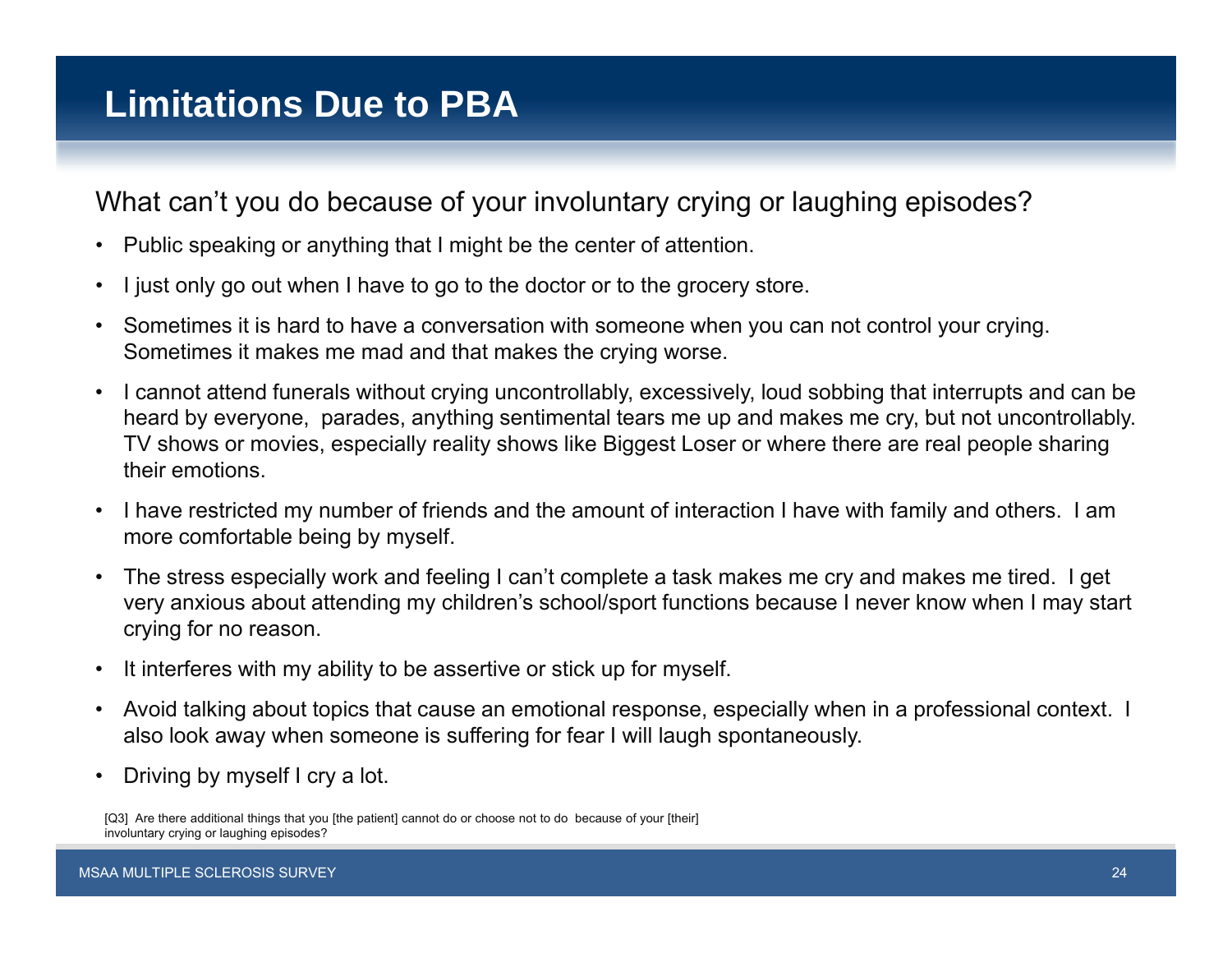#### What can't you do because of your involuntary crying or laughing episodes?

- I do not currently work, however, it would most definitely cause problems if I did. My family and friends do not seem to understand that I do not have control over these involuntary responses.
- • I own a business and it is very hard to maintain a professional environment when I am crying over things that are inappropriate to cry about or laughing at things that are not funny to anyone else.
- •Dating because others do not understand.
- •Reading stories for my church. Volunteer for other activities.
- •Have a normal relationship with my companion.
- • I keep to myself and family, shopping as needed and work when I can get it. All other activities have been suspended.
- $\bullet$ I am having a very hard time at work because of my inability to control my emotions.
- $\bullet$ I exercise at home not in public because of this. Have a hard time finding a job.
- •I don't like to interact with my 4 children when I can't stop crying. I don't want them to see me like that.
- • I don't go long distances or take trips because it hits me with no warning. It hits me several times a day, so I avoid any commitments that involve more than an hour or two away from the house.
- •I choose not to leave my home and go out in public because of involuntary crying episodes.

<sup>[</sup>Q3] Are there additional things that you [the patient] cannot do or choose not to do because of your [their] involuntary crying or laughing episodes?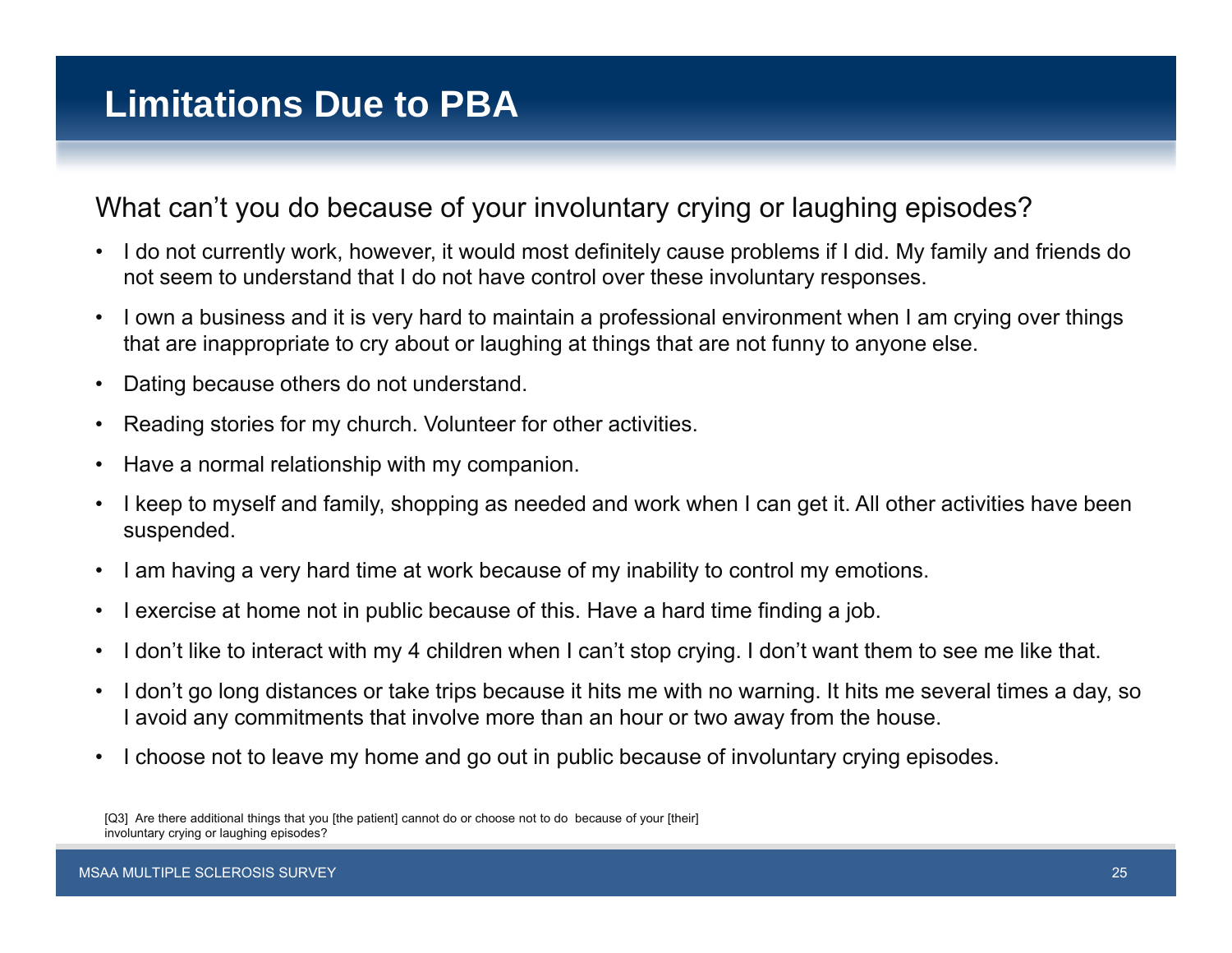## **Satisfaction With Treatment**

• Only 25% of the 2,504 respondents reported being treated with medication for their episodes of involuntary crying or laughing.



[Q7] How satisfied are you [is the patient] with the medication prescribed by your [the patient's] doctor to treat your [the patient's] episodes of involuntary crying and/or laughing?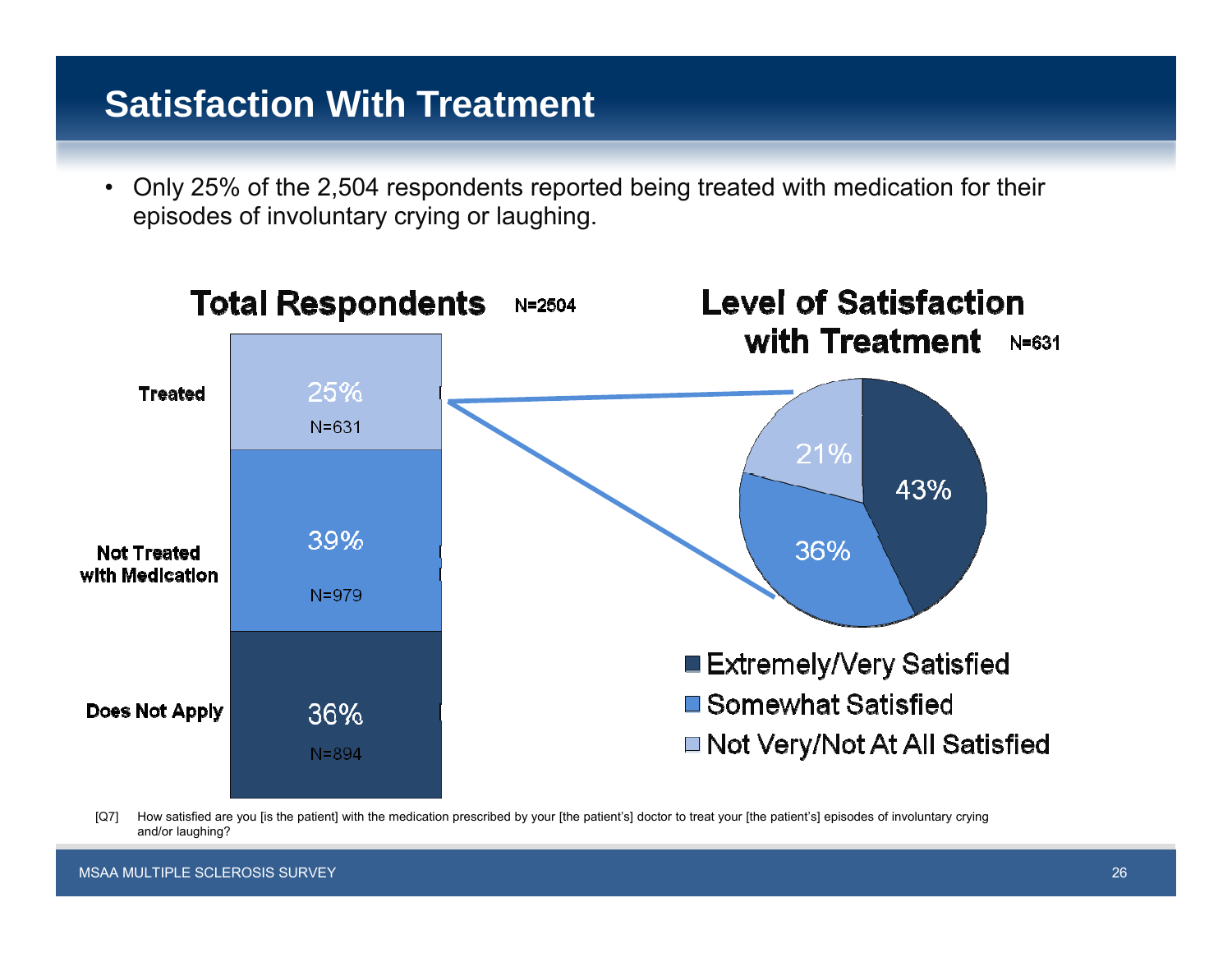## **Satisfaction With Treatment**

• 2504 respondents attained a score of 13 or greater on the Center of Neurological Study Lability Scale. Of these, 89% were either not treated with medications for their episodes of involuntary crying or laughing or were not completely satisfied with their treatment.



[Q7] How satisfied are you [is the patient] with the medication prescribed by your [the patient's] doctor to treat your [the patient's] episodes of involuntary crying and/or laughing?

MSAA MULTIPLE SCLEROSIS SURVEY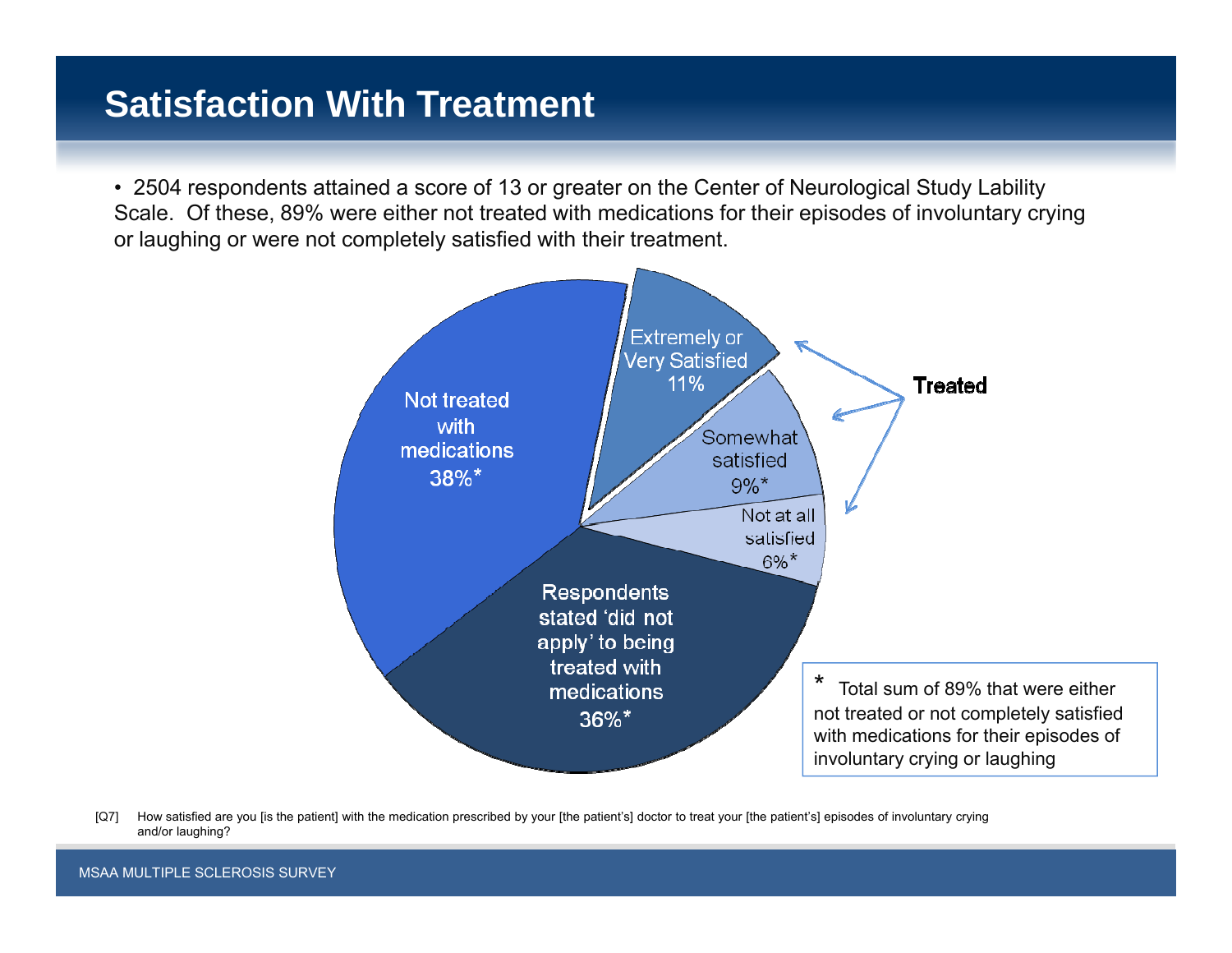# **Awareness Of PBA and Frequency of Other Emotional Disinhibition Symptoms**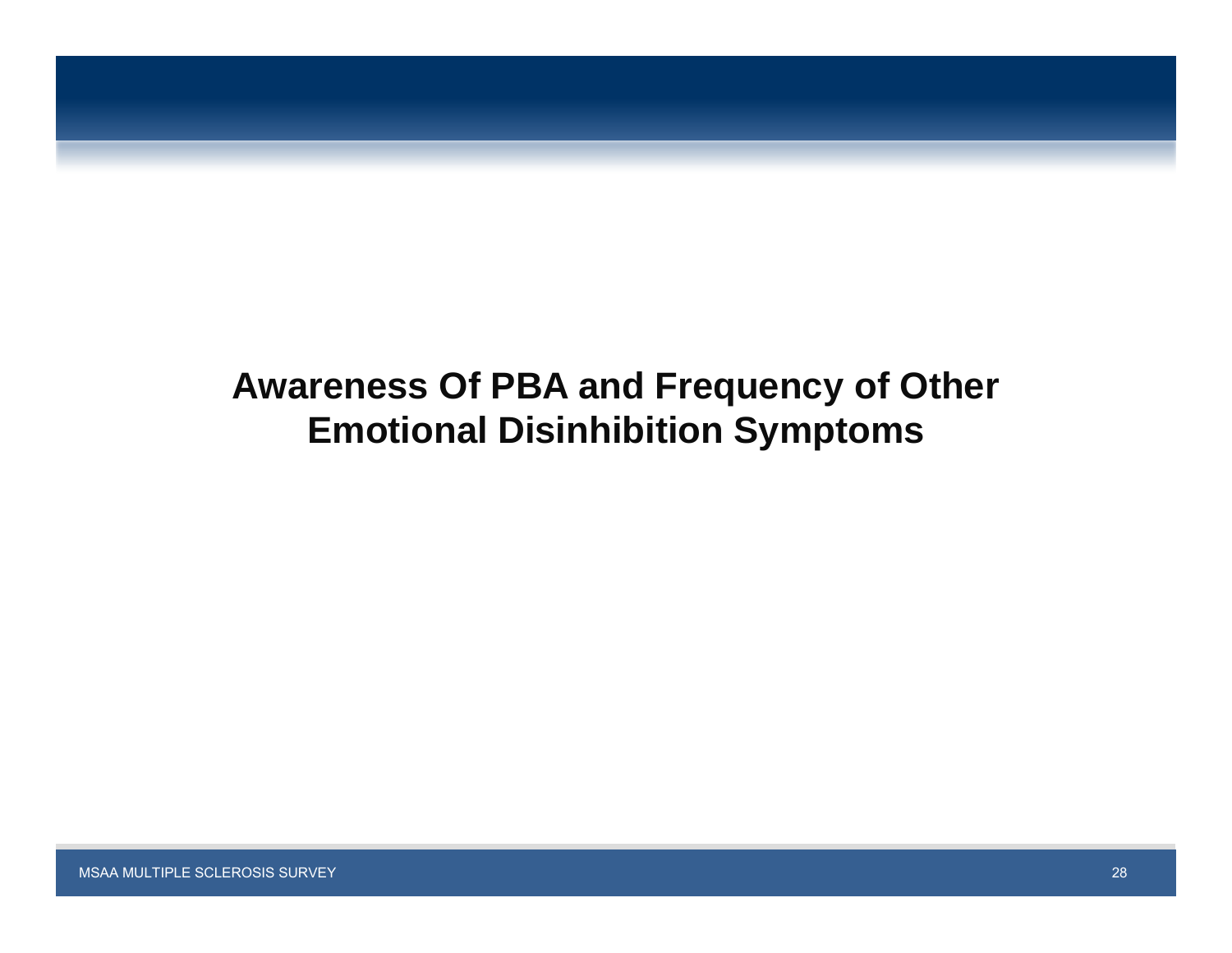## **Awareness Of PBA**

• About one in ten respondents are aware of the term pseudobulbar affect or PBA.



[Q8] Have you ever heard of the term "Pseudobulbar Affect" or "PBA"?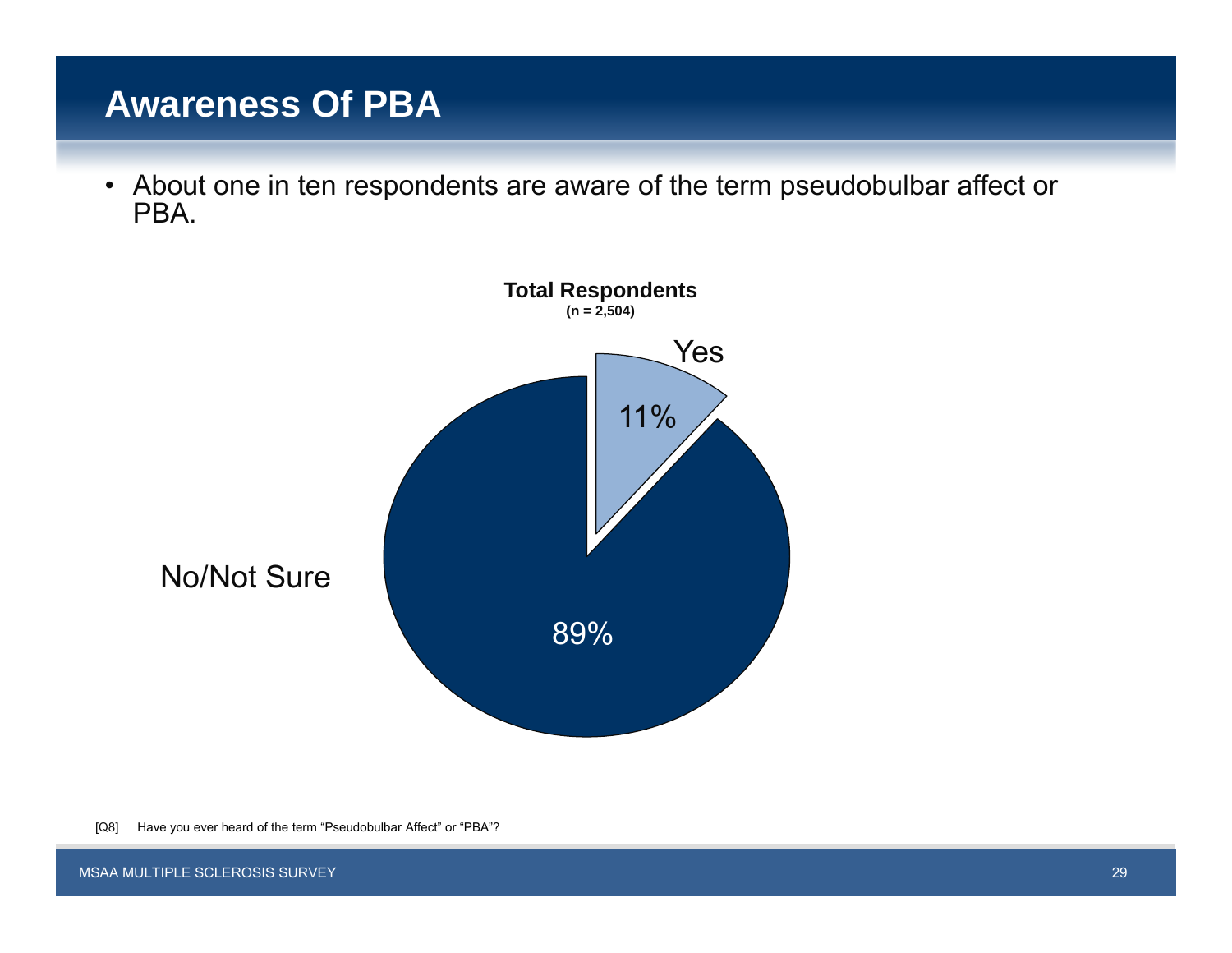## **Frequency Experience Other Behavioral Disinhibition**

• About half the respondents experience frustration and irritability at least often.



## **Experiencing Extremely Often/Very Often/Often\***

\*Percent of respondents that experience other behavioral disinhibition (n=2,504)

[Q9] During the past week, please indicate how often you have [the patient has] experienced each of the following, using the scale provided.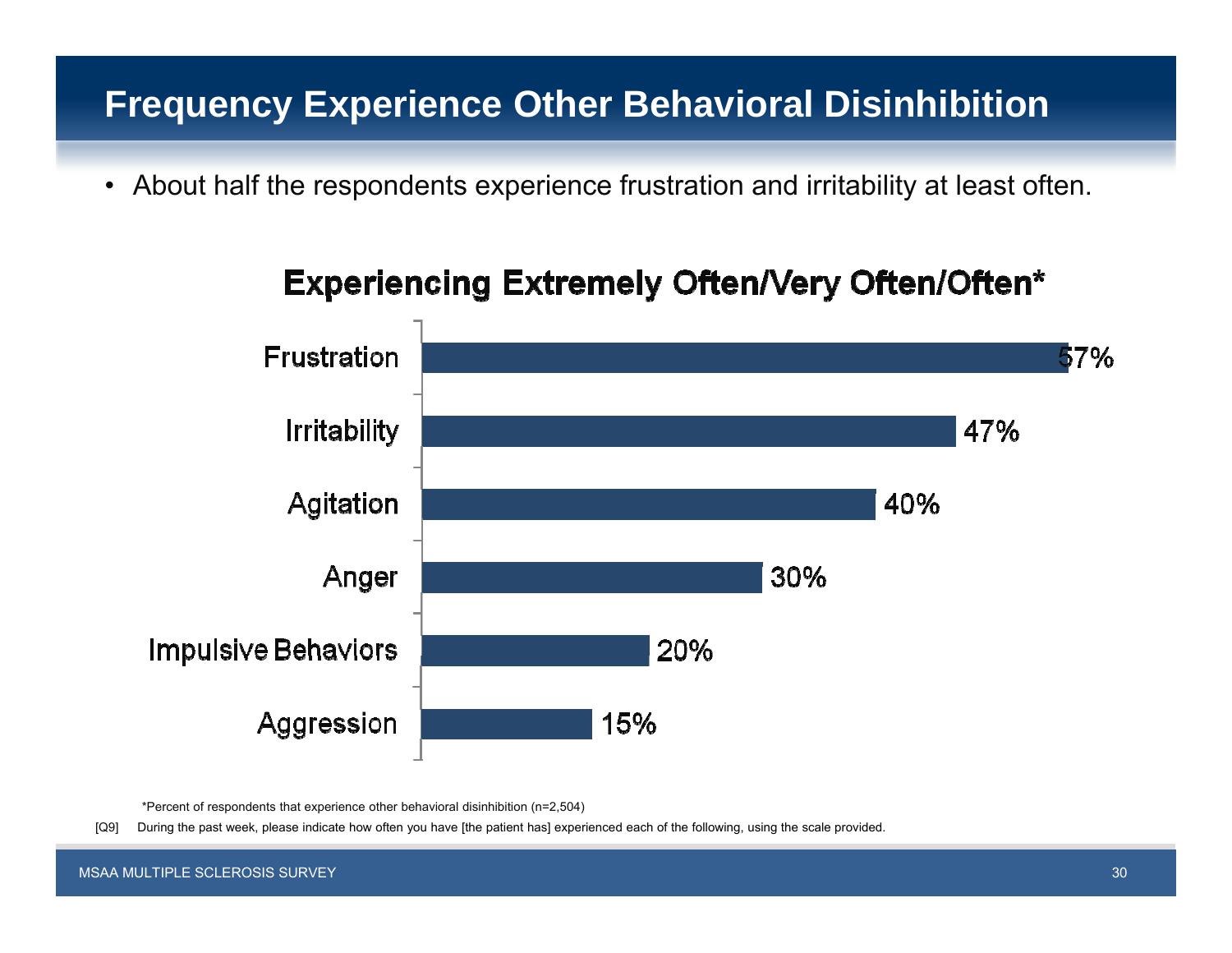## **Sources Of Information on PBA**

• Few respondents have looked up information on PBA symptoms. Among those who have, they mostly looked at health websites or talked to their doctor or HCP.



## **Sources of Information Used\***

\*Percent of respondents that have looked for information on involuntary laughing/crying (n=2,504)

[Q8.7] Where have you looked for information about your [the patients] involuntary crying or laughing episodes?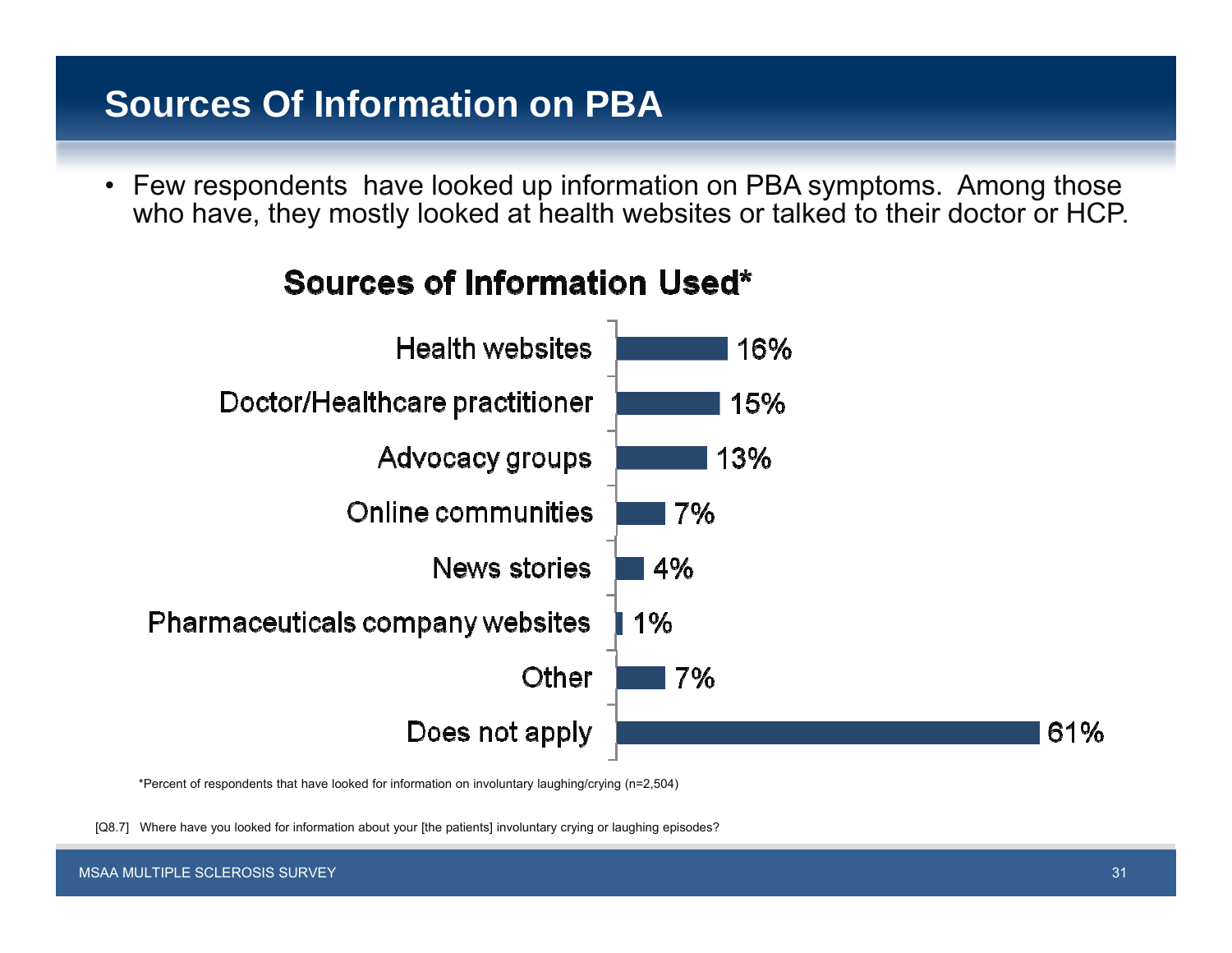

# **Appendix**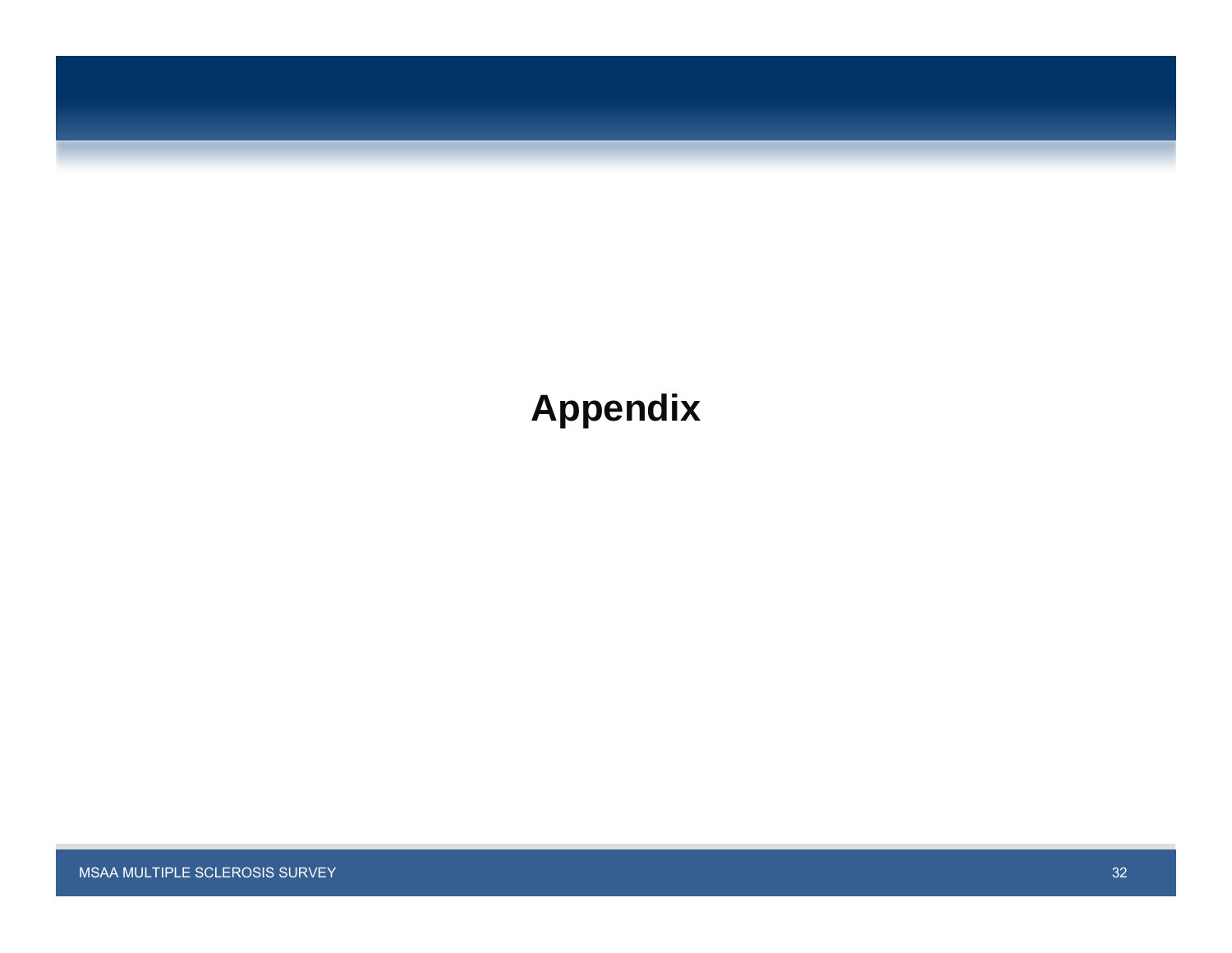## **Survey Questions**

- •Question S1: Which of the following best describes you?
- •Question S1.5: What is your [the patient's] age?
- •Question S2: What is your [the patient's] gender?
- •Question S3: Which of these categories best describes the type of MS you have [the patient has]?
- •Question S4: Approximately how long ago were you [was the patient] first diagnosed with MS?
- • Question S5: Below you will find statements that sometimes apply to patients with a brain injury. Please rate each of the following statements by how often that statement applies to you [the patient] using the scale below.
	- –1. There are times when I feel fine one minute, and then I'll become tearful the next over something small or for no reason at all.
	- –2. Others have told me that I seem to become amused very easily or that I seem to become amused about things that really aren't funny.
	- –3. I find myself crying very easily.
	- 4. I find that even when I try to control my laughter I am often unable to do so.
	- 5. There are times when I won't be thinking of anything happy or funny at all, but then I'll suddenly be overcome by funny or happy thoughts.
	- –6. I find that even when I try to control my crying I am often unable to do so.
	- 7. I find that I am easily overcome by laughter.
- •Question 1: How burdensome are these involuntary crying or laughing episodes to you [the patient]?
- •Question 1.5: How burdensome are your [the patients] involuntary crying or laughing episodes compared with the other symptoms of your [the patients] underlying MS?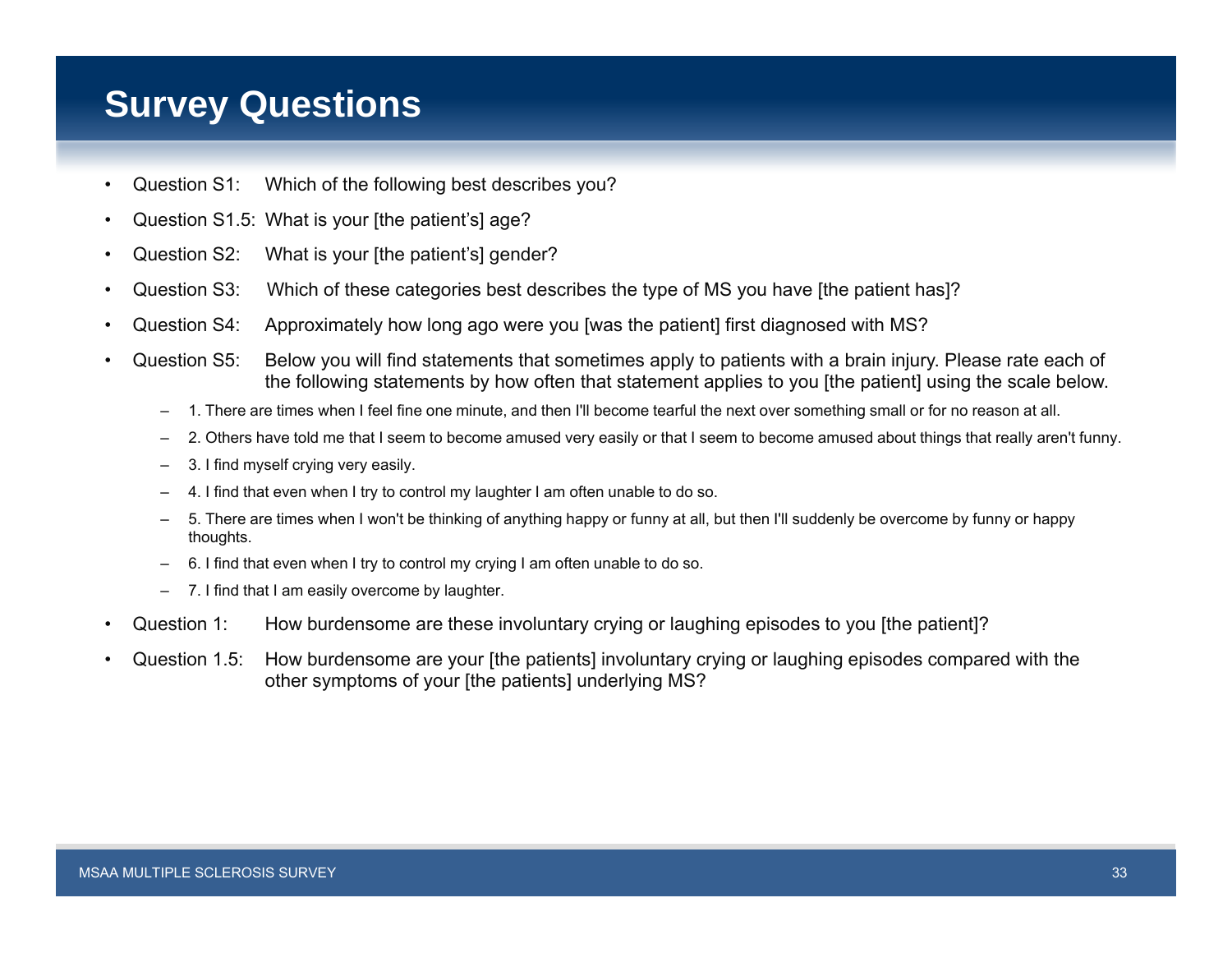## **Survey Questions (continued)**

- •• Question 2: Using the scale below, please indicate how often you would say the episodes of involuntary crying and/or laughing interfere with your [the patient's] participation in each of the following activities. If you do [the patient does] not participate in an activity, please select "Does Not Apply To Me [The Patient].
	- 1. Work or professional activities
	- 2. Social activities and other leisure pursuits
	- 3. Shopping
	- 4. Driving a car
	- 5. Talking on the telephone
	- 6. Going to the movies
	- 7. Dining out
	- 8. Spending time with friends and family
	- 9. Attending church, synagogue or other house of worship
	- –10. Interacting with nurses or other health care professionals
	- –11. Attending school or other educational programs
	- –12. Volunteering
- • Question 3: Are there additional things that you [the patient] cannot do or choose not to do because of your [their] involuntary crying or laughing episodes?
- • Question 4: To what extent have your [the patients] involuntary episodes of laughing and/or crying ever contributed to the following life situations?
	- –1. Getting a divorce or ending a significant relationship
	- –2. Not taking a vacation or traveling
	- 3. Quitting or being fired from a job
	- 4. Making and/or keeping friends
	- 5. Moving to a care facility
	- 6. Becoming housebound